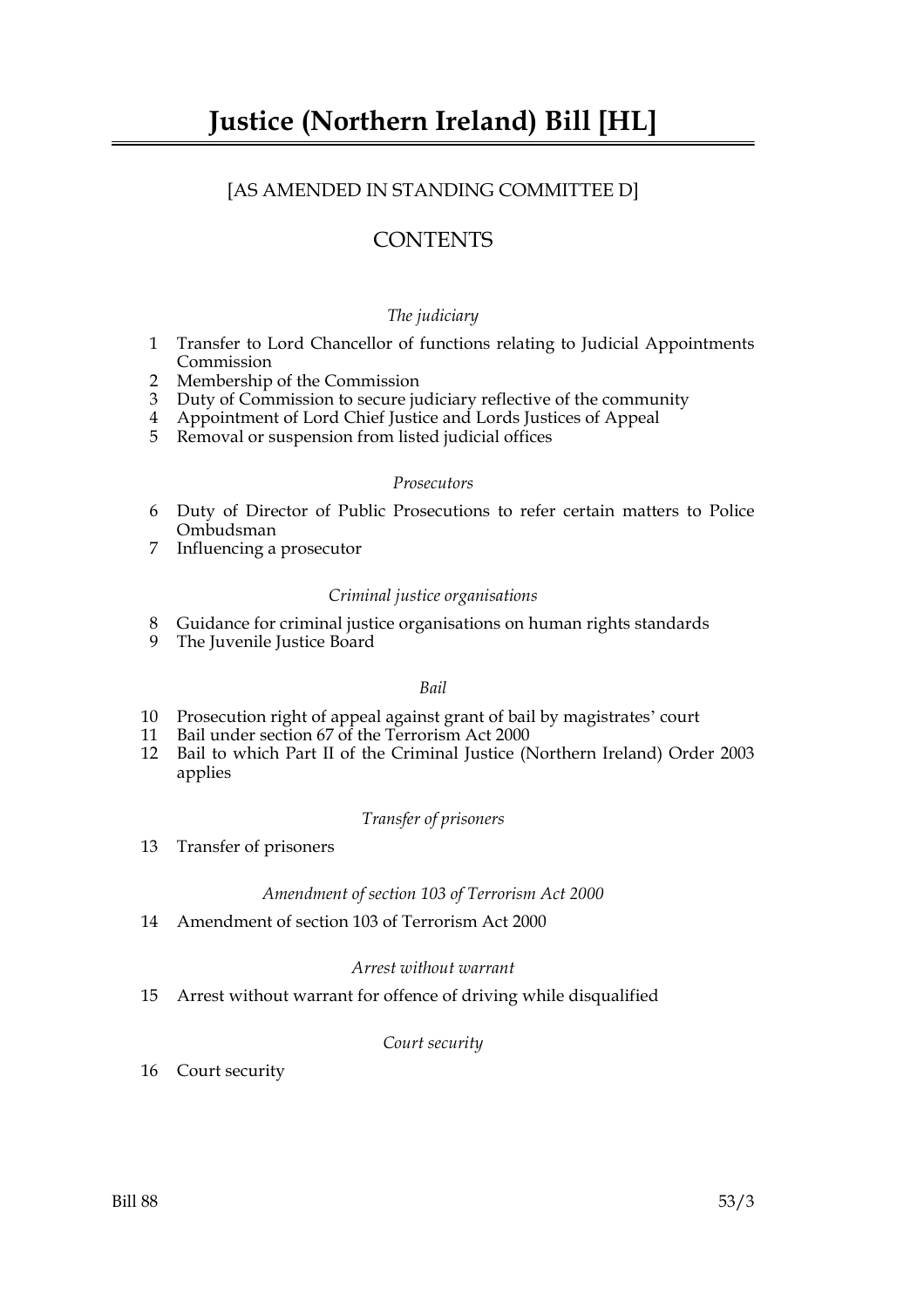*Right of barrister to enter into contract for the provision of his services*

17 Right of barrister to enter into contract for the provision of his services

# *Supplementary*

- 18 Repeals
- 19 Commencement
- 20 Interpretation
- Statutory rules 21 Statuto<br>22 Extent
- 
- 23 Short title

Schedule 1 — Transfer to Lord Chancellor of functions relating to Northern Ireland Judicial Appointments Commission

Schedule 2 — Bail under Terrorism Act 2000

Schedule 3 — Court security

Schedule 4 — Repeals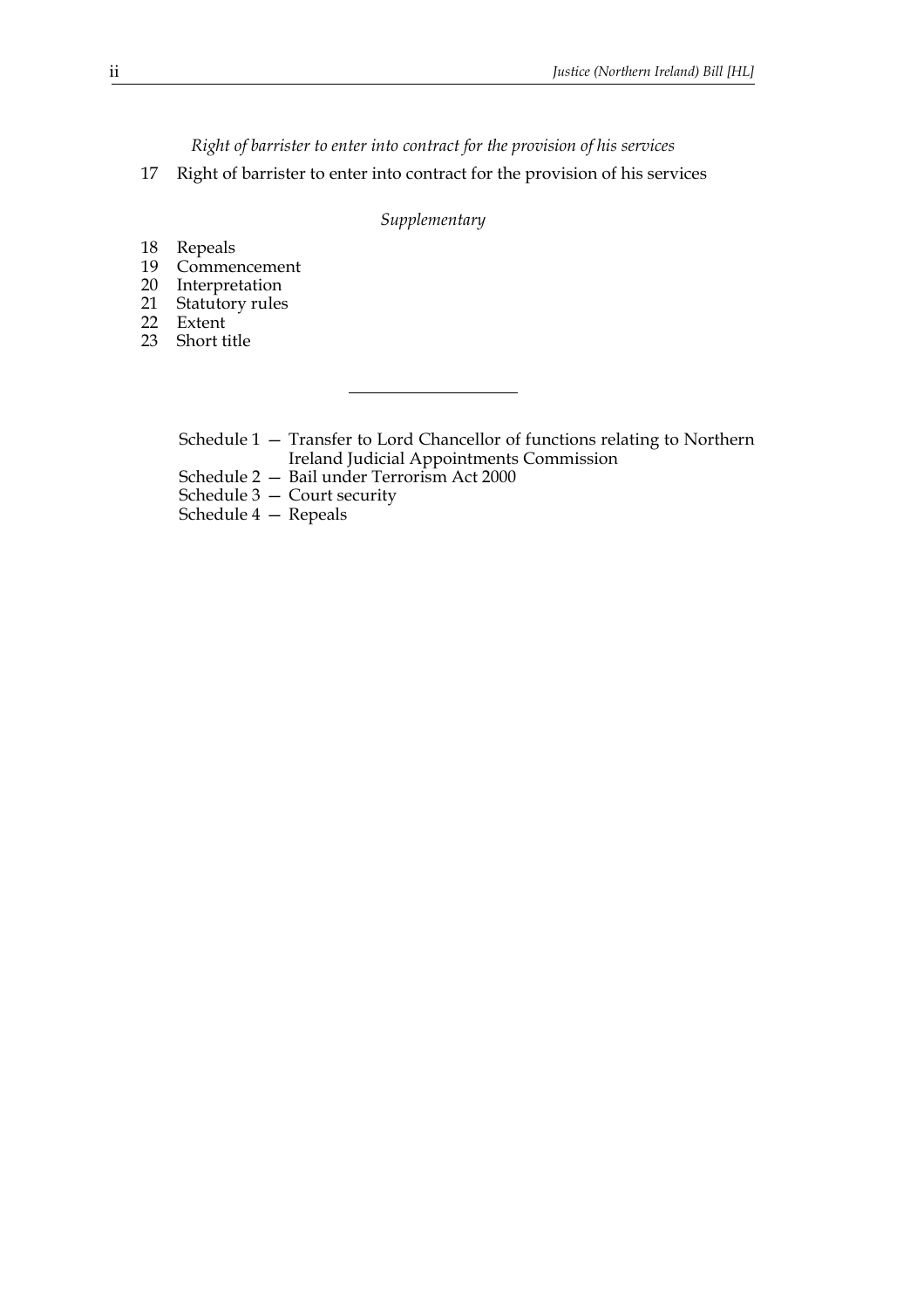# A **BILL**

# [AS AMENDED IN STANDING COMMITTEE D]

#### TO

Amend Part 1 of the Justice (Northern Ireland) Act 2002; to make further provision concerning the public prosecution service established by that Act; to impose a new duty on certain criminal justice organisations in Northern Ireland in relation to human rights standards; to make provision consequential on the dissolution of the Juvenile Justice Board; to amend the law relating to bail in Northern Ireland; to provide for the transfer of certain prisoners from Northern Ireland to another part of the United Kingdom; to amend section 103 of the Terrorism Act 2000; to provide for driving while disqualified to be an arrestable offence in Northern Ireland; to re-enact with amendments sections 79 to 81 of the Justice (Northern Ireland) Act 2002 and make further provision about court security officers in Northern Ireland; to enable barristers in Northern Ireland to enter into contracts for the provision of their services; and for connected purposes.

E IT ENACTED by the Queen's most Excellent Majesty, by and with the advice and consent of the Lords Spiritual and Temporal, and Commons, in this present Parliament assembled, and by the authority of the same, as follows: - $\mathbf{B}_{\text{rel}}$ 

#### *The judiciary*

# **1 Transfer to Lord Chancellor of functions relating to Judicial Appointments Commission**

The Justice (Northern Ireland) Act 2002 (c. 26) ("the 2002 Act") is amended as set out in Schedule 1 for the purpose of transferring to the Lord Chancellor functions exercisable by the First Minister and deputy First Minister, acting jointly, in relation to the Northern Ireland Judicial Appointments Commission.

# **2 Membership of the Commission**

(1) In section 3 of the 2002 Act for subsection (8) (lay members of the Commission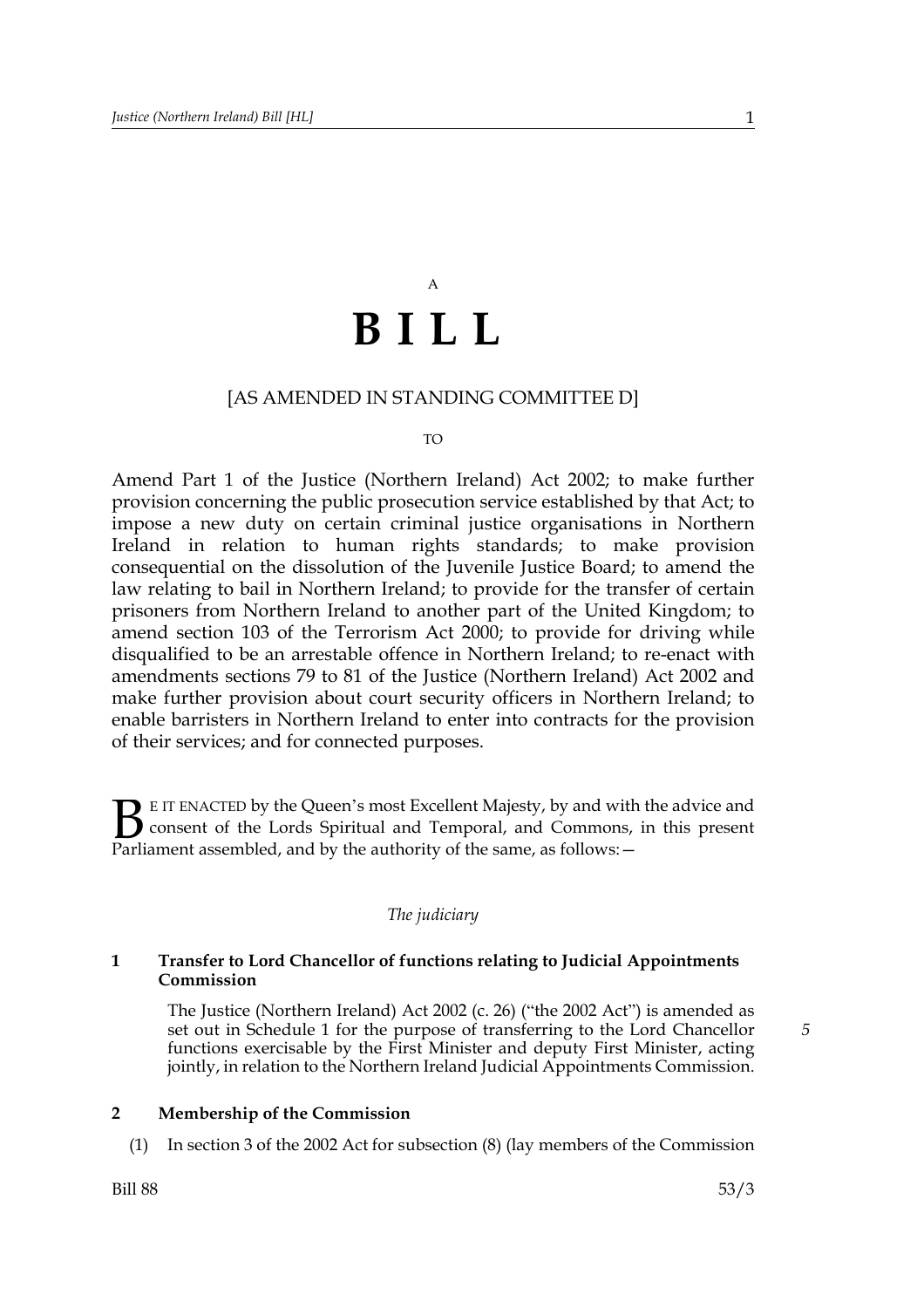to be representative of the community in Northern Ireland) substitute—

- "(8) It is the duty of  $-$ 
	- (a) the Lord Chancellor, and
	- (b) those responsible for making nominations under subsection (5)(a) and (b),

to make such arrangements in connection with the exercise of their functions under this section as will, so far as is practicable, secure that the membership of the Commission is reflective of the community in Northern Ireland."

- (2) In Schedule 2 to the 2002 Act in paragraph 1 (tenure of judicial members) for sub-paragraph (1) substitute— *10*
	- "(1) Subject as follows, a judicial member of the Commission holds office for the period specified in his appointment (or re-appointment).
	- (1A) A person may not be appointed as a judicial member for more than five years at a time; and the aggregate period for which a person may be a judicial member by virtue of his holding any one of the judicial offices mentioned in section 3(6) must not exceed ten years."

#### **3 Duty of Commission to secure judiciary reflective of the community**

In section 5 of the 2002 Act for subsections (8) and (9) (duty of Commission to secure range of persons reflective of community in Northern Ireland is available for consideration by the Commission, but appointment to be on basis of merit) substitute—

- "(8) The selection of a person to be appointed, or recommended for appointment, to a listed judicial office (whether initially or after reconsideration) must be made solely on the basis of merit.
- (9) Subject to that, the Commission must at all times engage in a programme of action which complies with subsection (10).
- (10) A programme of action complies with this subsection if  $-$ 
	- (a) it is designed to secure, so far as it is reasonably practicable to do so, that appointments to listed judicial offices are such that those holding such offices are reflective of the community in Northern Ireland;
	- (b) it requires the Commission, so far as it is reasonably practicable to do so, to secure that a range of persons reflective of the community in Northern Ireland is available for consideration by the Commission whenever it is required to select a person to be appointed, or recommended for appointment, to a listed judicial office; and
	- (c) it is for the time being approved by the Commission for the purposes of this section."

# **4 Appointment of Lord Chief Justice and Lords Justices of Appeal**

In section 12 of the Judicature (Northern Ireland) Act 1978 (c. 23) (as substituted by section 4 of the 2002 Act) for subsections (3) to (5) (consultations by Prime Minister before making recommendations to Her Majesty as to *25*

*30*

*20*

*5*

*15*

*40*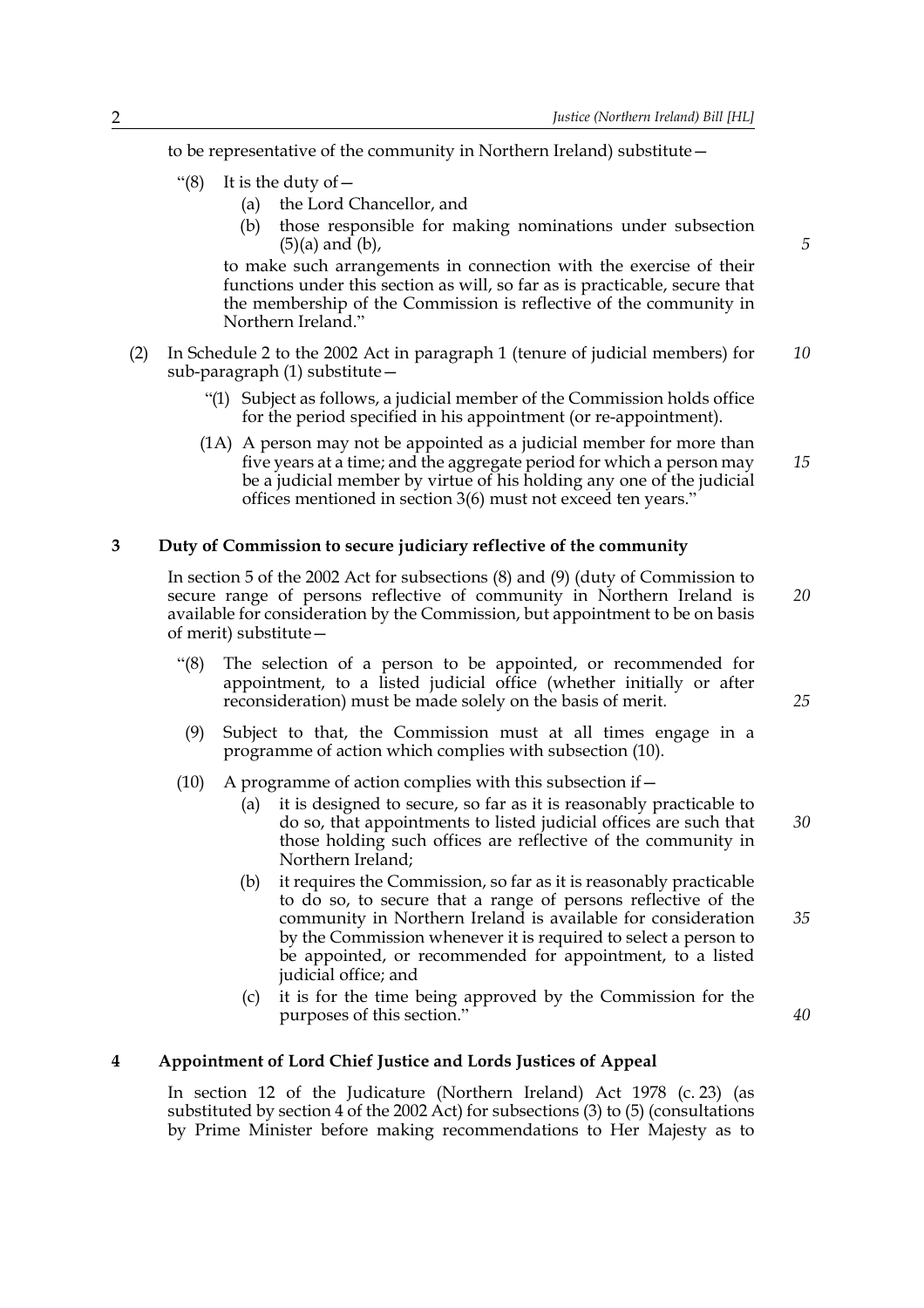appointment of Lord Chief Justice or Lord Justice of Appeal) substitute—

- "(3) Before making any recommendation to Her Majesty concerning an appointment under subsection (1) or (2) the Prime Minister shall—
	- (a) require the First Minister and deputy First Minister, acting jointly, to make a recommendation to him concerning the appointment in such form as the Prime Minister may specify, and
	- (b) consider any recommendation so made.
- (4) Before making any recommendation under subsection (3)(a) the First Minister and deputy First Minister shall consult the Lord Chief Justice or, if the office of Lord Chief Justice is vacant or he is not available, the most senior Lord Justice of Appeal who is available. *10*
- (5) The Northern Ireland Judicial Appointments Commission shall give to the First Minister and deputy First Minister advice as to the procedure which, whenever they are required by the Prime Minister to make any recommendation under subsection (3)(a), they should adopt for formulating that recommendation.
- (6) After considering that advice, the First Minister and deputy First Minister acting jointly shall, with the approval of the Prime Minister, determine the procedure which, whenever they are required by the Prime Minister to make any recommendation under subsection (3)(a), they are to adopt for formulating that recommendation and on each occasion on which they are so required, they shall adopt that procedure."

#### **5 Removal or suspension from listed judicial offices**

In section 7 of the 2002 Act in subsection (5) (agreement of the Lord Chief Justice required to the removal or suspension of a person from a listed judicial office) for "without the agreement of" substitute "except after consultation with".

*Prosecutors*

#### **6 Duty of Director of Public Prosecutions to refer certain matters to Police Ombudsman**

- (1) Section 55 of the Police (Northern Ireland) Act 1998 (c. 32) (referral of matters to Ombudsman) is amended as set out in subsections (2) to (5).
- (2) In subsection (1) (power of Policing Board, Director or Secretary of State to refer certain matters) omit the words ", the Director" (wherever they occur). *35*
- (3) After subsection (4) insert—

"(4A) The Director shall refer to the Ombudsman any matter which—

- (a) appears to the Director to indicate that a police officer  $-$ 
	- (i) may have committed a criminal offence; or
	- (ii) may, in the course of a criminal investigation, have behaved in a manner which would justify disciplinary proceedings; and
- (b) is not the subject of a complaint,

*5*

*15*

*20*

*25*

*30*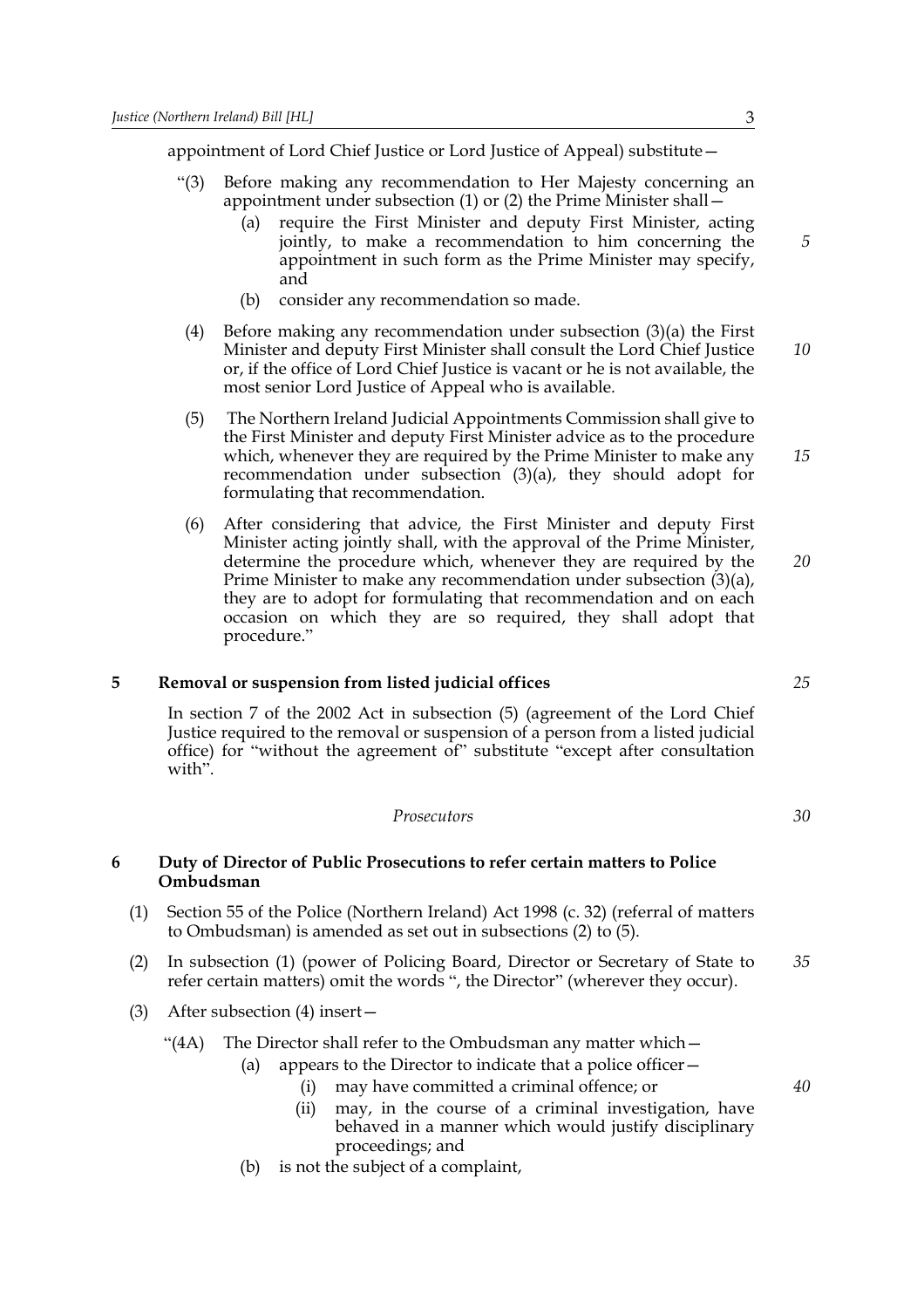unless it appears to the Director that the Ombudsman is already aware of the matter.

- (4B) In subsection (4A) "criminal investigation" has the same meaning as in Part 2 of the Criminal Procedure and Investigations Act 1996 (c. 25)."
- (4) In subsection (5) (power of Ombudsman to investigate matters referred under subsection (4)) after " $(4)$ " insert ", or  $(4A)$ ".
- (5) In subsection (7) (duty on Ombudsman to notify outcome of criminal or disciplinary proceedings) omit ", the Director".
- (6) In section 64(2A)(b) of the Police (Northern Ireland) Act 1998 (Ombudsman not to investigate matter referred under section 55(1), (2) or (4) if it took place more than the prescribed period before the date of referral) for "or (4)" substitute ", (4) or  $(4A)$ ". *10*

# **7 Influencing a prosecutor**

After section 32 of the 2002 Act insert—

#### **"32A Influencing a prosecutor**

- (1) A person commits an offence if, with the intention of perverting the course of justice, he seeks to influence the Director, the Deputy Director or a Public Prosecutor in any decision as to whether to institute or continue criminal proceedings.
- (2) A person commits an offence if, with the intention of perverting the course of justice, he seeks to influence a barrister or solicitor to whom the Director has under section 36(2) assigned the institution or conduct of any criminal proceedings in any decision as to whether to institute or continue those proceedings. *20*

#### (3) A person guilty of an offence under this section is liable—

- (a) on summary conviction, to a fine not exceeding the statutory maximum or to imprisonment for a term not exceeding six months, or to both, and
- (b) on conviction on indictment, to imprisonment for a term not exceeding five years or to a fine, or to both.
- (4) Proceedings for an offence under this section shall not be instituted without the consent of the Director."

#### *Criminal justice organisations*

#### **8 Guidance for criminal justice organisations on human rights standards**

- (1) The Attorney General for Northern Ireland shall issue, and as he thinks appropriate from time to time revise, guidance to organisations to which this section applies on the exercise of their functions in a manner consistent with international human rights standards relevant to the criminal justice system. *35*
- (2) In the exercise of its functions, such an organisation shall have regard to any guidance for the time being in operation under this section; but this does not affect the operation, in relation to any such organisation, of section 6 of the

*15*

*25*

*30*

*40*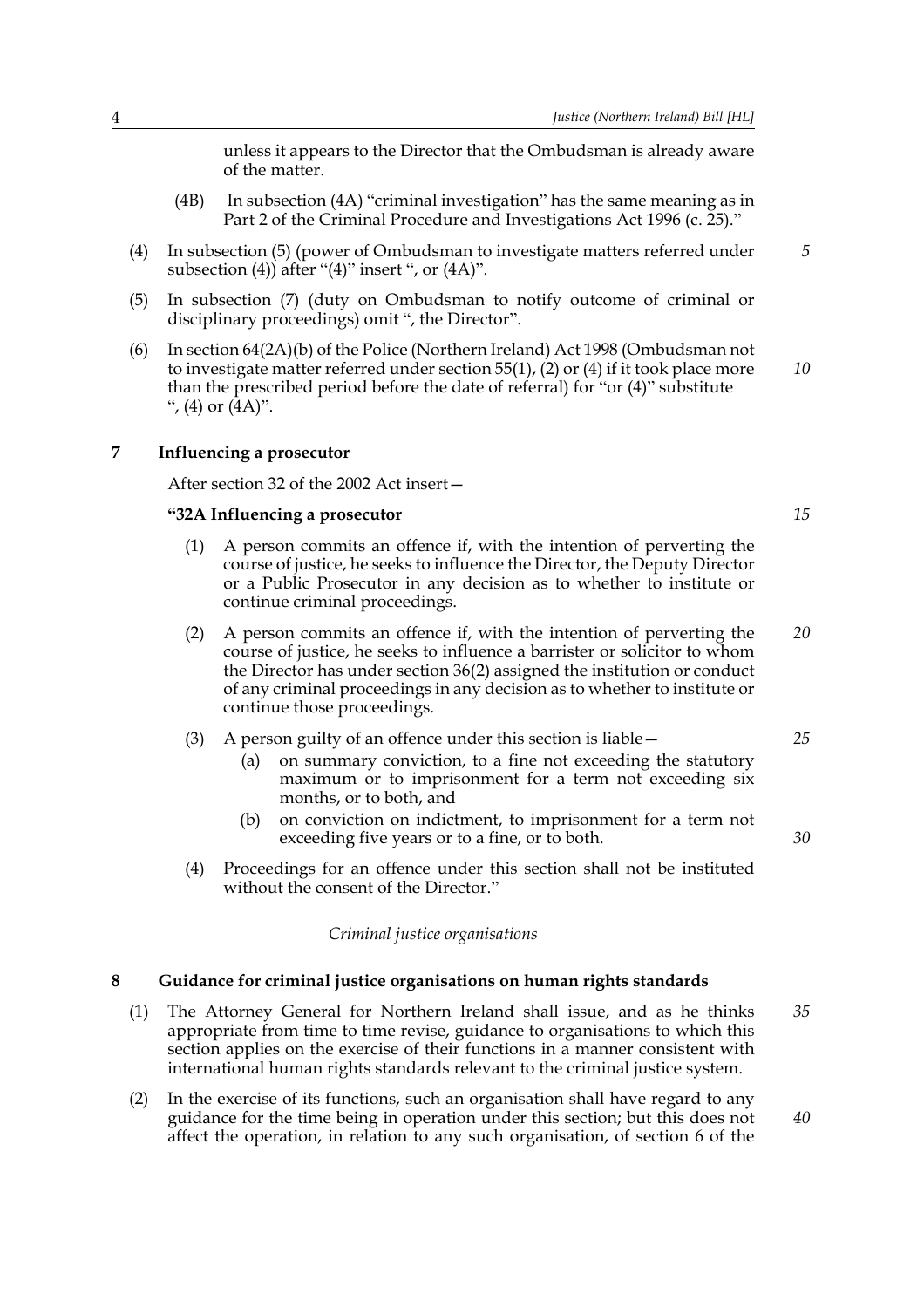Human Rights Act 1998 (c. 42) (public authority not to act in a way incompatible with a Convention right).

# (3) Any guidance issued or revised under this section—

- (a) shall be published in such manner as the Attorney General for Northern Ireland thinks appropriate;
- (b) shall be laid before each House of Parliament; and
- (c) shall not come into operation until the Attorney General for Northern Ireland by order so provides.

#### (4) This section applies to the following organisations—

- (a) the Public Prosecution Service for Northern Ireland,
- (b) the Court Service,
- (c) the Probation Board for Northern Ireland,
- (d) the Police Ombudsman for Northern Ireland,
- (e) the Northern Ireland Office, but only in respect of functions exercised  $by -$ 
	- (i) the Northern Ireland Prison Service,
	- (ii) the Youth Justice Agency,
	- (iii) Forensic Science Northern Ireland,
	- (iv) the State Pathologist's Department, or
	- (v) the Compensation Agency;

and accordingly references in this section to the functions of an organisation are, in the case of the Northern Ireland Office, references to the functions mentioned in paragraph (e).

- (5) The Attorney General for Northern Ireland may by order amend subsection (4)  $by -$ 
	- (a) adding any organisation having a role in the criminal justice system in Northern Ireland (apart from a court or tribunal);
	- (b) omitting an organisation; or
	- (c) altering the description of an organisation;

and an order under this subsection may make appropriate consequential amendments in this section or in any other enactment (whenever passed or made). *30*

- (6) In section 52 of the Police (Northern Ireland) Act 2000 (c. 32) (code of ethics for police officers) after subsection (2) insert—
	- "(2A) In revising the code the Chief Constable and the Board shall also have regard to any guidance for the time being in operation under section 8 of the Justice (Northern Ireland) Act 2004." *35*
- (7) In section 37 of the 2002 Act (code of practice for prosecutors) after subsection (5) insert—
	- "(5A) In preparing or making alterations to a code the Director must also have regard to any guidance for the time being in operation under section 8 of the Justice (Northern Ireland) Act 2004." *40*
- (8) Nothing in this section requires the Public Prosecution Service for Northern Ireland to have regard to so much of any guidance for the time being in operation under this section as is inconsistent with a provision of a code of practice issued under section 37 of the 2002 Act.

*25*

*45*

*5*

*10*

*15*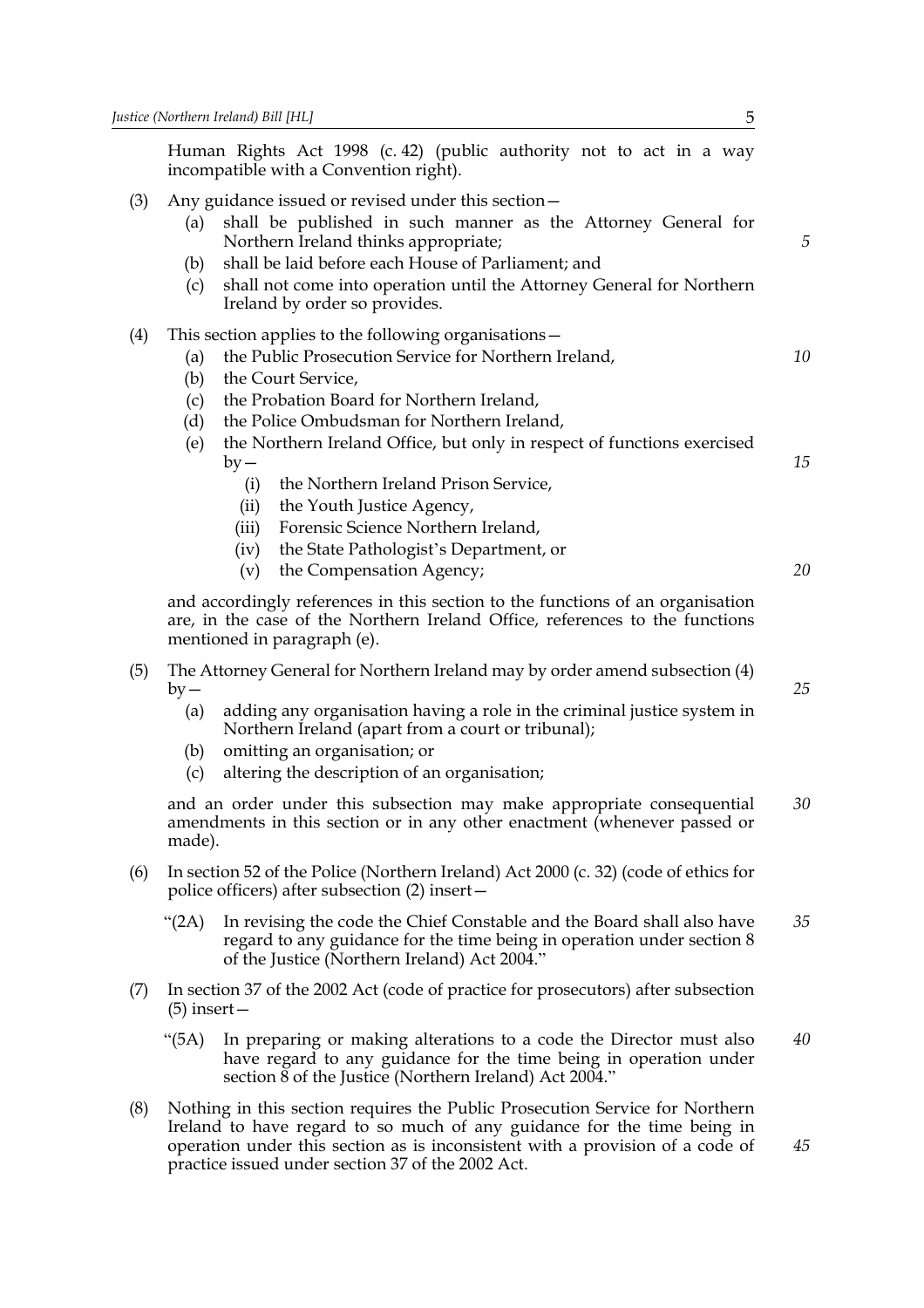- (9) In Schedule 7 to the 2002 Act (functions of Advocate General for Northern Ireland) after paragraph 7 insert—
	- "7A In section 8 of the Justice (Northern Ireland) Act 2004 (guidance for criminal justice organisations on human rights standards)—
		- (a) after subsection (1) insert—
			- "(1A) Before issuing or revising any guidance under this section, the Attorney General for Northern Ireland shall consult the Advocate General for Northern Ireland.";
		- (b) after subsection (5) insert— "(5A) Before making an order under subsection (3)(c) or (5), the Attorney General for Northern Ireland shall consult the Advocate General for Northern Ireland.""

#### **9 The Juvenile Justice Board**

- (1) Section 46 of the 2002 Act (organisations subject to inspection by the Chief Inspector) is amended as set out in subsections (2) to (4) in consequence of the dissolution of the Juvenile Justice Board and the establishment of the Youth Justice Agency.
- (2) In subsection (1) for paragraph (g) substitute  $-$ "(g) the Youth Justice Agency;".
- (3) In subsection (1)(h) omit "(other than the Juvenile Justice Board)".
- (4) In subsection (4) for "Juvenile Justice Board" substitute "Youth Justice Agency".
- (5) The following provisions (which are spent or of no practical utility in consequence of the dissolution of the Juvenile Justice Board) shall cease to have effect— *25*
	- (a) the Malone and Whiteabbey Training Schools Act (Northern Ireland) 1956 (c. 4 (N. I.));
	- (b) in the Criminal Justice (Children) (Northern Ireland) Order 1998 (S.I.  $1998/1504$  (N.I. 9)) – *30*
		- (i) Article 56; and
		- (ii) Article 57(2);
	- (c) in Schedule 1 to the Commissioner for Children and Young People (Northern Ireland) Order 2003 (S.I. 2003/439 (N.I. 11)) in paragraph 13 the words "The Juvenile Justice Board and" and the word "other".

*Bail*

### **10 Prosecution right of appeal against grant of bail by magistrates' court**

- (1) Where a magistrates' court grants bail to a person who is charged with, or convicted of, an offence punishable by imprisonment, the prosecution may appeal to the High Court against the granting of bail.
- (2) Subsection (1) applies only where the prosecution is conducted—
	- (a) by or on behalf of the Director of Public Prosecutions, or

*15*

*5*

*10*

*20*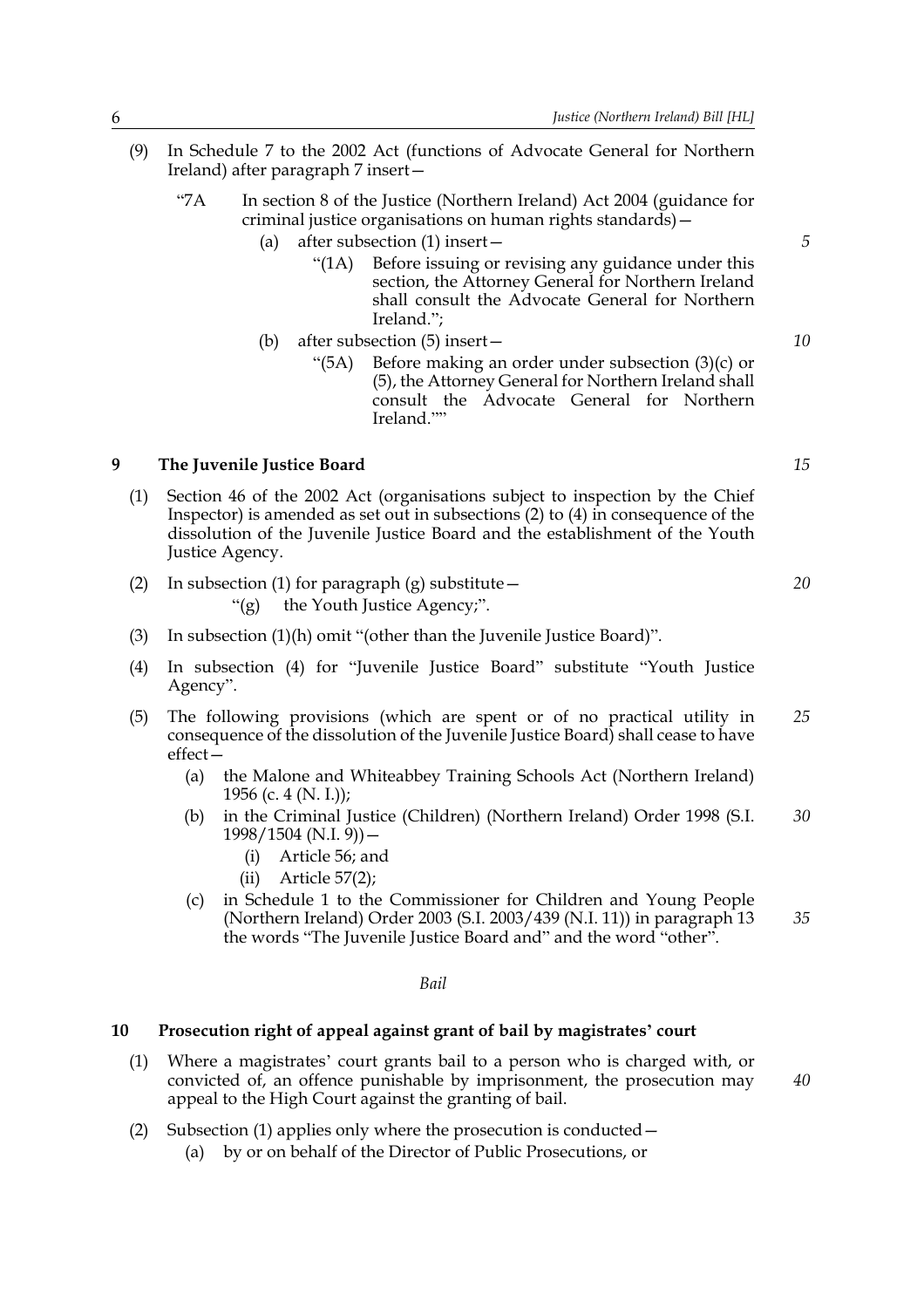- (b) on behalf of the Police Service of Northern Ireland (whether by a member of that Service or any other person).
- (3) An appeal under subsection (1) may be made only if  $-$ 
	- (a) the prosecution made representations that bail should not be granted, and
	- (b) the representations were made before it was granted.
- (4) Where the prosecution wishes to exercise the right of appeal under subsection (1), oral notice of appeal shall be given to the magistrates' court at the conclusion of the proceedings in which bail has been granted and before the release from custody of the person concerned.
- (5) Written notice of appeal shall thereafter be served on the magistrates' court and the person concerned within two hours of the conclusion of such proceedings.
- (6) On receipt from the prosecution of oral notice of appeal from its decision to grant bail, the magistrates' court shall remand in custody the person concerned, until the appeal is determined or otherwise disposed of. *15*
- (7) Where the prosecution fails, within the period of two hours mentioned in subsection (5), to serve one or both of the notices required by that subsection, the appeal shall be deemed to have been disposed of.
- (8) The hearing of an appeal under subsection (1) against a decision of the magistrates' court to grant bail shall be commenced within 48 hours, excluding weekends, Christmas Day, Good Friday and a bank holiday, from the time when oral notice of appeal is given. *20*
- (9) An appeal by the prosecution under this section shall be by way of re-hearing, and on such an appeal the High Court may—
	- (a) remand the person concerned in custody, or
	- (b) grant bail subject to such conditions (if any) as it thinks fit.
- (10) No appeal lies against the decision of the High Court on an appeal under this section.
- (11) In relation to a person under the age of 21, the reference in subsection (1) to an offence punishable by imprisonment is to be read as a reference to an offence which would be so punishable in the case of a person over that age. *30*

#### **11 Bail under section 67 of the Terrorism Act 2000**

- (1) A person admitted to bail under section 67 of the Terrorism Act 2000 (c. 11) shall be under a duty to surrender to custody.
- (2) Schedule 2 (which makes provision for the enforcement of the duty under subsection (1) and contains other provisions relating to persons admitted to bail under section 67 of the Terrorism Act 2000) shall have effect.
- (3) In this section and Schedule 2—

"bail" means bail granted under section 67 of the Terrorism Act 2000; "surrender to custody", in relation to a person admitted to bail, means surrender himself (according to the requirements of the grant of bail) -

(a) into the custody of a court at the time and place for the time being appointed for him to do so; or

*5*

*10*

*25*

*35*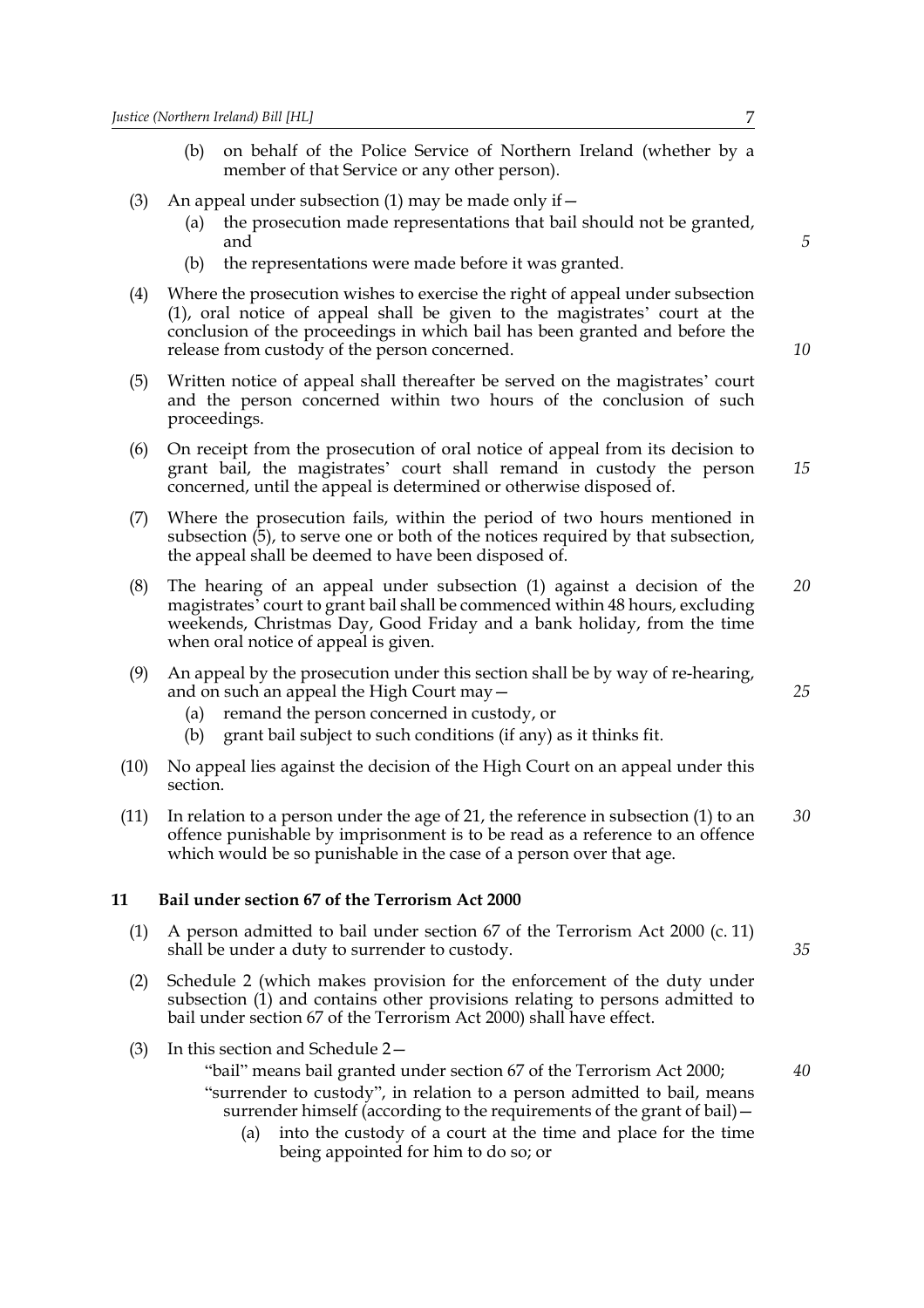(b) into the custody of the governor of a prison at the time and place for the time being appointed for him to do so. (4) This section and Schedule 2 shall, by virtue of this subsection, cease to have effect— (a) on 19th February 2006; or (b) on such earlier date as the Secretary of State may by order appoint. **12 Bail to which Part II of the Criminal Justice (Northern Ireland) Order 2003 applies** (1) Part II of the Criminal Justice (Northern Ireland) Order 2003 (S.I. 2003/1247 (N.I. 13)) (bail grantable otherwise than under section 67 of the Terrorism Act 2000 (c. 11)) is amended as set out in subsections (2) to (4). (2) In Article 4(2) (definition of "surrender to custody") at the end add "or (c) into the custody of the governor of a prison at the time and place for the time being appointed for him to do so." (3) In Article 5 (offence of absconding by person released on bail) for paragraph (3) substitute— "(3) A person guilty of an offence paragraph (1) or (2) shall be liable  $-$ (a) on summary conviction, to imprisonment for a term not exceeding 12 months or to a fine not exceeding the statutory maximum or to both; (b) on conviction on indictment, to imprisonment for a term not exceeding 3 years or to a fine or to both." (4) In Article 6 of that Order (arrest for absconding or breaking conditions of bail)— (a) in paragraph (3) for "a duty to surrender to custody" substitute "a duty to surrender into the custody of a court"; (b) after paragraph (3) insert— "(3A) If, on an application made by a constable, a justice of the peace is satisfied that— (a) there are reasonable grounds for believing that a person who is liable to arrest under paragraph  $(3)$  is to be found on the premises specified in the application; and (b) any of the conditions specified in paragraph (3B) is satisfied, he may issue a warrant authorising a constable to enter those premises (if need be by force) and search them for the purpose of arresting that person. (3B) The conditions mentioned in paragraph (3A) are— (a) that it is not practicable to communicate with any person entitled to grant entry to the premises; (b) that entry to the premises will not be granted unless a warrant is produced; (c) that the purpose of a search of the premises may be frustrated or seriously prejudiced unless a constable arriving at the premises can secure immediate entry to them."; and *5 10 15 20 25 30 35 40 45*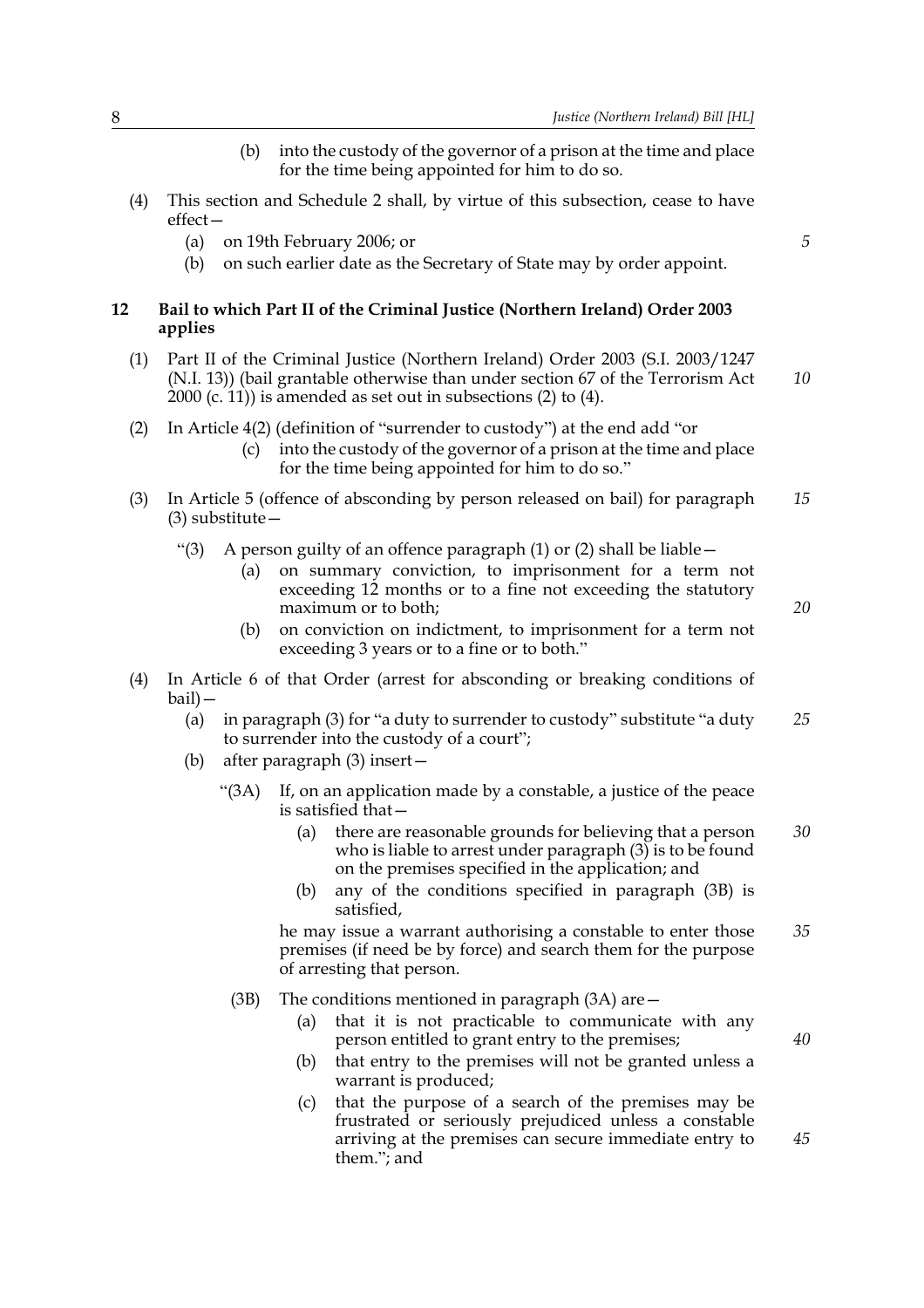- (c) after paragraph (5) insert—
	- "(5A) Paragraphs (4) and (5) do not require a person to be brought before a magistrates' court at any time when he is in hospital and is not well enough."
- (5) In Article 29(1) of the Magistrates' Courts (Northern Ireland) Order 1981 (S.I. 1981/1675 (N.I. 26)) (right to claim trial by jury for summary offence if maximum term of imprisonment exceeds six months, subject to specified exceptions) after sub-paragraph (g) add—
	- "(h) Article 5(1) or (2) of the Criminal Justice (Northern Ireland) Order 2003 (absconding by person admitted to bail)".
- (6) Subsection (3) has no effect in relation to offences committed before it comes into force.

#### *Transfer of prisoners*

# **13 Transfer of prisoners**

- (1) Schedule 1 to the Crime (Sentences) Act 1997 (c. 43) (transfer of prisoners within the British Islands) is amended as follows. *15*
- (2) In paragraph 1 (transfer of prisoners: general) after sub-paragraph (2) insert—
	- "(2A) If it appears to the Secretary of State that—
		- (a) a person remanded in custody in Northern Ireland in connection with an offence, or
		- (b) a person serving a sentence of imprisonment in Northern Ireland;

should be transferred to another part of the United Kingdom in the interests of maintaining security or good order in any prison in Northern Ireland, the Secretary of State may make an order for his transfer to that other part, there to be remanded in custody pending his trial or, as the case may be, to serve the whole or any part of the remainder of his sentence, and for his removal to an appropriate institution there."

- (3) In paragraph 5(1) (conditions of transfer) after "this Part" insert "(other than a transfer under paragraph 1(2A))".
- (4) After paragraph 5 insert—

*"Conditions of transfer under paragraph 1(2A)*

- 5A (1) A transfer under paragraph 1(2A) shall have effect subject to—
	- (a) such a condition as is mentioned in paragraph  $6(1)(a)$ ; and
	- (b) such other conditions (if any) as the Secretary of State may think fit to impose.
	- (2) Such a condition as is mentioned in paragraph  $6(1)(a)$  shall not be varied or removed.
	- (3) A condition imposed under sub-paragraph (1)(b) may be varied or removed at any time."
- (5) In paragraph 6—
	- (a) in sub-paragraph  $(2)(a)$  after "1(1)(a) or  $(2)(a)$ " insert "or  $(2A)(a)$ ";
	- (b) in sub-paragraph  $(2)(b)$  after "1(1)(b) or  $(2)(b)$ " insert "or  $(2A)(b)$ ".

*10*

*5*

*20*

*25*

*30*

*35*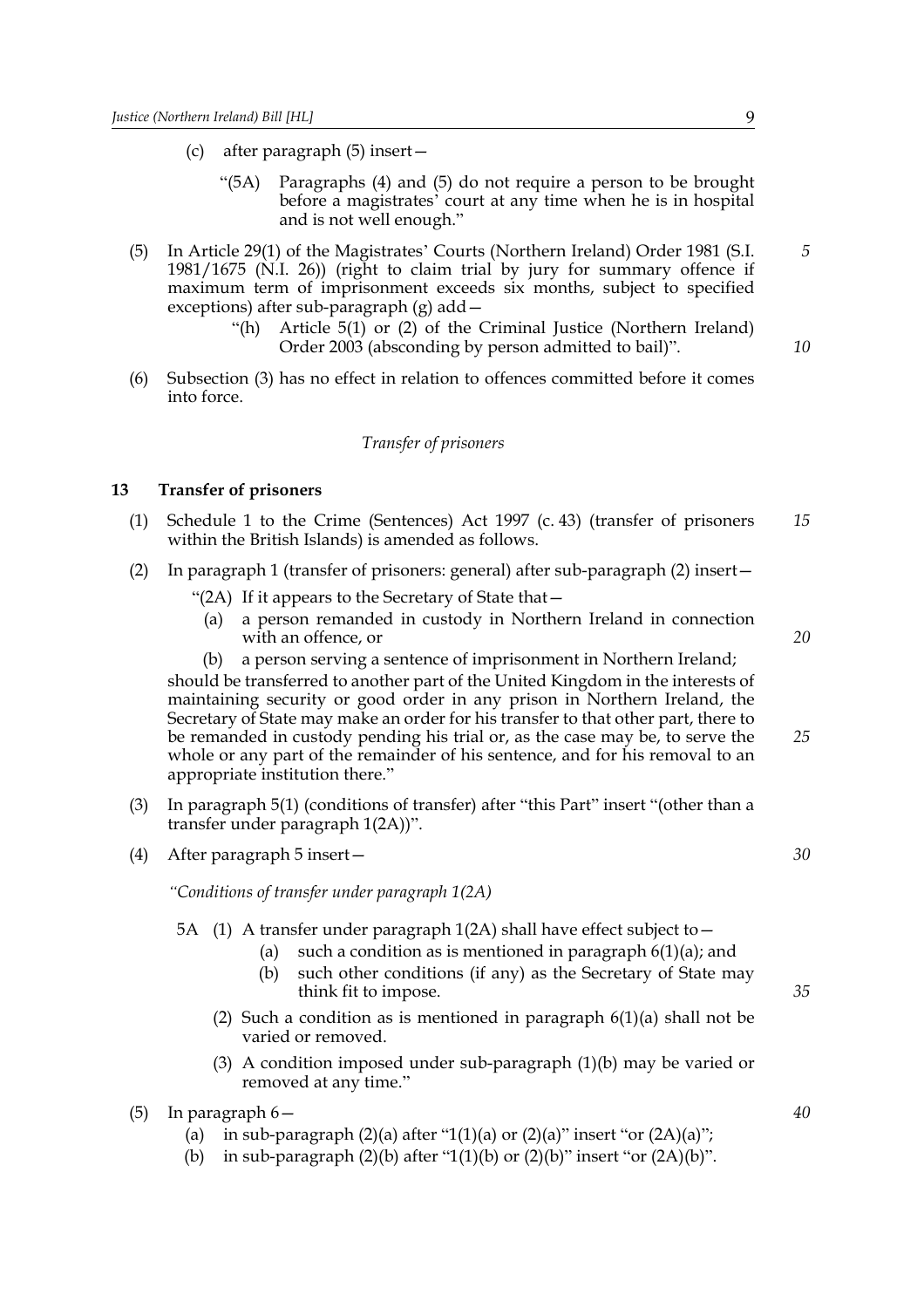- (6) In paragraph 12—
	- (a) in sub-paragraph (1) after "1(1)(a)" insert "or  $(2A)(a)$ ";
	- (b) in sub-paragraph (2) after " $1(1)(b)$ " insert "or  $(2A)(b)$ ".
- (7) In paragraph 13—
	- (a) in sub-paragraph  $(1)$  after "1 $(1)(a)$ " insert "or  $(2A)(a)$ ";
	- (b) in sub-paragraph (2) after " $1(1)(b)$ " insert "or  $(2A)(b)$ ".

*Amendment of section 103 of Terrorism Act 2000*

#### **14 Amendment of section 103 of Terrorism Act 2000**

In section 103 of the Terrorism Act 2000 (c. 11) (collection of information about certain persons) in subsection (2)(e) (full-time employee of the prison service in Northern Ireland) for "a full-time employee of" substitute "employed in". *10*

#### *Arrest without warrant*

#### **15 Arrest without warrant for offence of driving while disqualified**

- (1) In Article 26(2) of the Police and Criminal Evidence (Northern Ireland) Order 1989 (S.I. 1989/1341 (N.I. 12)) (list of offences to which powers of summary arrest apply) after sub-paragraph (e) insert— *15*
	- "(ee) offences under Article 167(1) of the Road Traffic (Northern Ireland) Order 1981 (driving while disqualified);".
- (2) Subsection (1) has no effect in relation to offences committed before it comes into force.

#### *Court security*

#### **16 Court security**

Schedule 3 (which re-enacts with amendments sections 79 to 81 of the 2002 Act and makes further provision with respect to court security officers) shall have effect.

*Right of barrister to enter into contract for the provision of his services*

#### **17 Right of barrister to enter into contract for the provision of his services**

- (1) Any rule of law which prevents a barrister from entering into a contract for the provision of his services as a barrister is abolished.
- (2) Nothing in subsection (1) prevents the General Council of the Bar of Northern Ireland from making rules (however described) which prohibit barristers from entering into contracts or restrict their right to do so. *30*

*5*

*20*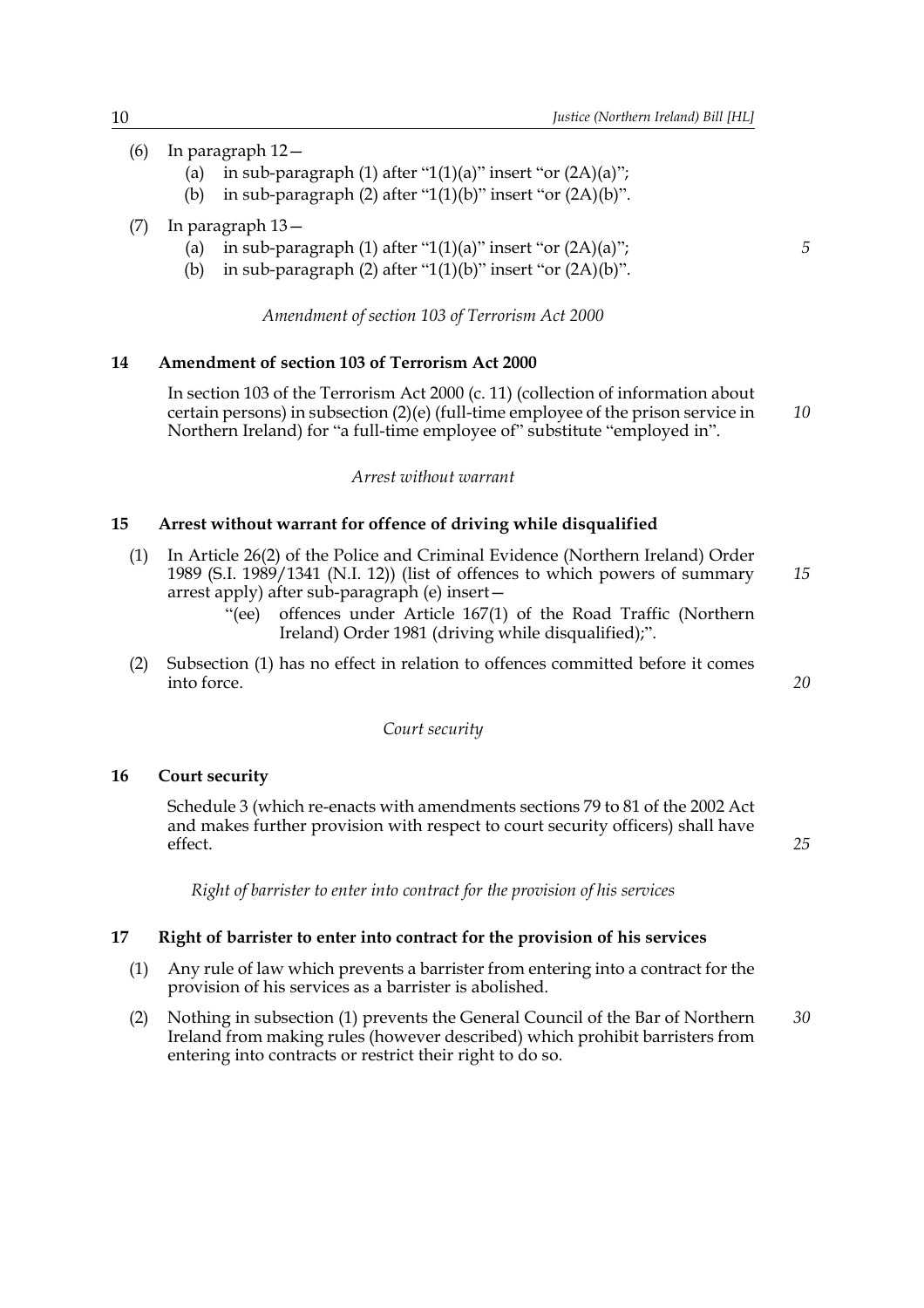*Supplementary*

# **18 Repeals**

Schedule 4 contains repeals.

# **19 Commencement**

- (1) The preceding provisions of this Act (with the Schedules) shall not come into force until such day as the Secretary of State may by order appoint. *5*
- (2) An order may appoint different days for different purposes.

# **20 Interpretation**

In this Act—

- (a) "the 2002 Act" means the Justice (Northern Ireland) Act 2002 (c. 26), and *10*
- (b) any word or expression defined in section 88 of that Act has the same meaning in this Act as in that Act.

# **21 Statutory rules**

- (1) Any power to make an order or regulations under this Act is exercisable by statutory rule for the purposes of the Statutory Rules (Northern Ireland) Order 1979 (S.I. 1979/1573 (N.I. 12)). *15*
- (2) No order shall be made under section 8(5) unless a draft of the order has been laid before, and approved by a resolution of, each House of Parliament.
- (3) An order under section  $8(3)(c)$  or 11(4) and regulations under paragraph 1(4) or 6(1) of Schedule 3 shall be subject to annulment in pursuance of a resolution of either House of Parliament in the same manner as a statutory instrument and section 5 of the Statutory Instruments Act 1946 (c. 36) applies accordingly. *20*
- (4) An order or regulations made under this Act may include supplementary, incidental, transitional or consequential provisions.

# **22 Extent**

- (1) Subject as follows, this Act extends only to Northern Ireland.
- (2) Any amendment made by this Act has the same extent as the provision to which it relates.

# **23 Short title**

This Act may be cited as the Justice (Northern Ireland) Act 2004.

*25*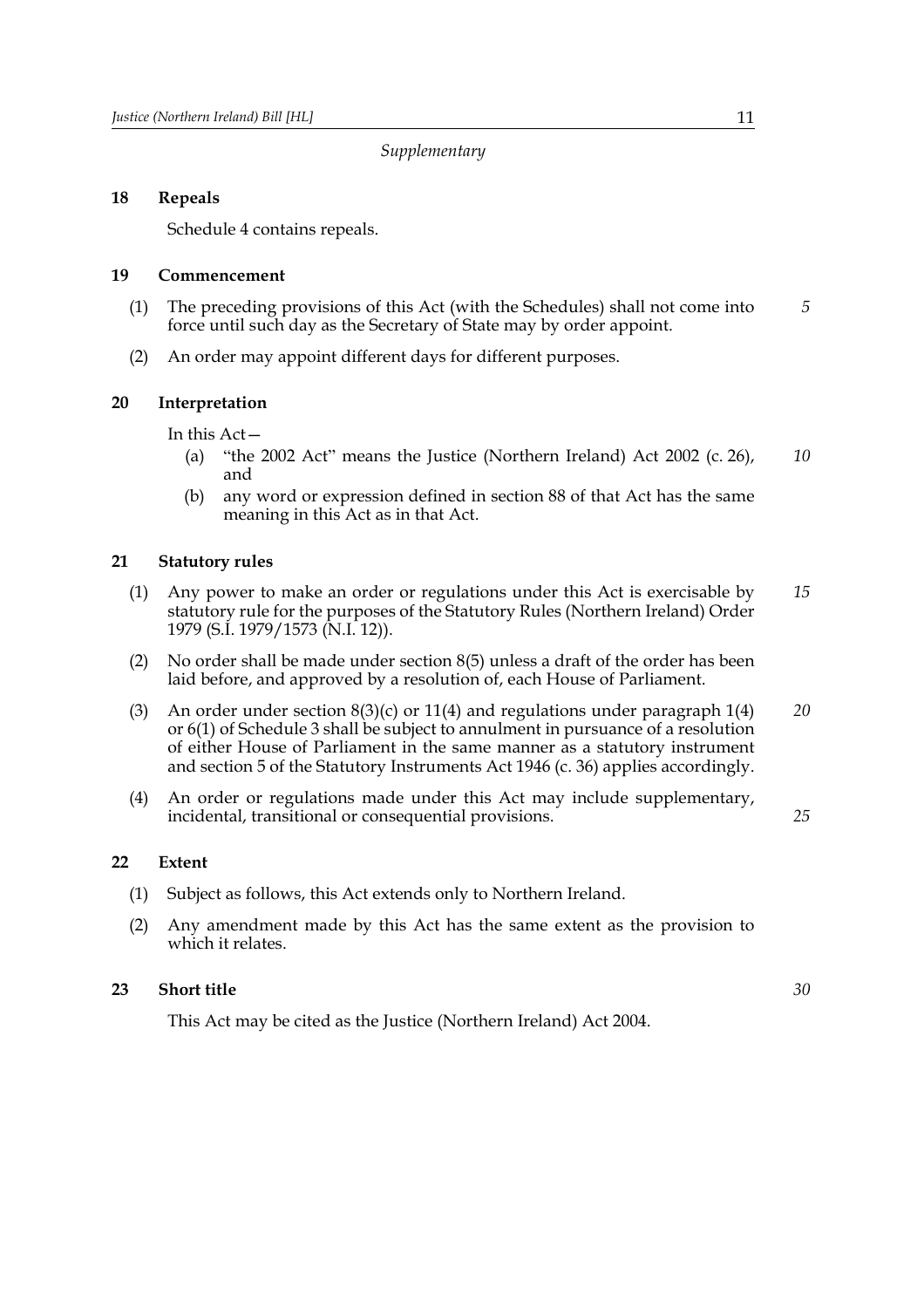# SCHEDULES

#### SCHEDULE 1 Section 1

TRANSFER TO LORD CHANCELLOR OF FUNCTIONS RELATING TO NORTHERN IRELAND JUDICIAL APPOINTMENTS COMMISSION

- 1 In section 2(2) of the 2002 Act for "First Minister and deputy First Minister, acting jointly," substitute "Lord Chancellor".
- 2 In section 3(2)(b) of the 2002 Act for "First Minister and deputy First Minister, acting jointly" substitute "Lord Chancellor".
- 3 (1) Section 5 of the 2002 Act is amended as follows.
	- (2) In subsection (3) for "First Minister and deputy First Minister, acting jointly," substitute "Lord Chancellor". *10*
	- (3) In subsection (4) for "Office of the First Minister and deputy First Minister" substitute "Lord Chancellor" and for "that Office" substitute "the Lord Chancellor".
	- (4) In subsection  $(5)$  -
		- (a) for "First Minister and deputy First Minister do" substitute "Lord Chancellor does",
		- (b) for "they" substitute "he", and
		- (c) for "their" substitute "his".
	- (5) In subsection (6) for "Office of the First Minister and deputy First Minister" substitute "Lord Chancellor" and for "that Office" substitute "the Lord Chancellor". *20*
	- (6) In subsection (7) for "First Minister and deputy First Minister" substitute "Lord Chancellor".
- 4 (1) Section 90 of the 2002 Act is amended as follows.
	- (2) Omit subsections (2) and (3).
	- (3) In subsection (4) after "section" insert "2(2)(b),".
	- (4) In subsection  $(5)(a)$  after "section" insert "2(2)(a) or (c),".
- 5 (1) Schedule 2 to the 2002 Act is amended as follows.
	- (2) In paragraph 1(2) for "First Minister and deputy First Minister, acting jointly," substitute "Lord Chancellor". *30*
	- (3) In paragraph 1(3) for "Office of the First Minister and deputy First Minister" substitute "Lord Chancellor".
	- (4) In paragraph 2(3) for "Office of the First Minister and deputy First Minister" substitute "Lord Chancellor".
	- (5) In paragraph 2(4) for "First Minister and deputy First Minister, acting jointly," substitute "Lord Chancellor".

*15*

*5*

*25*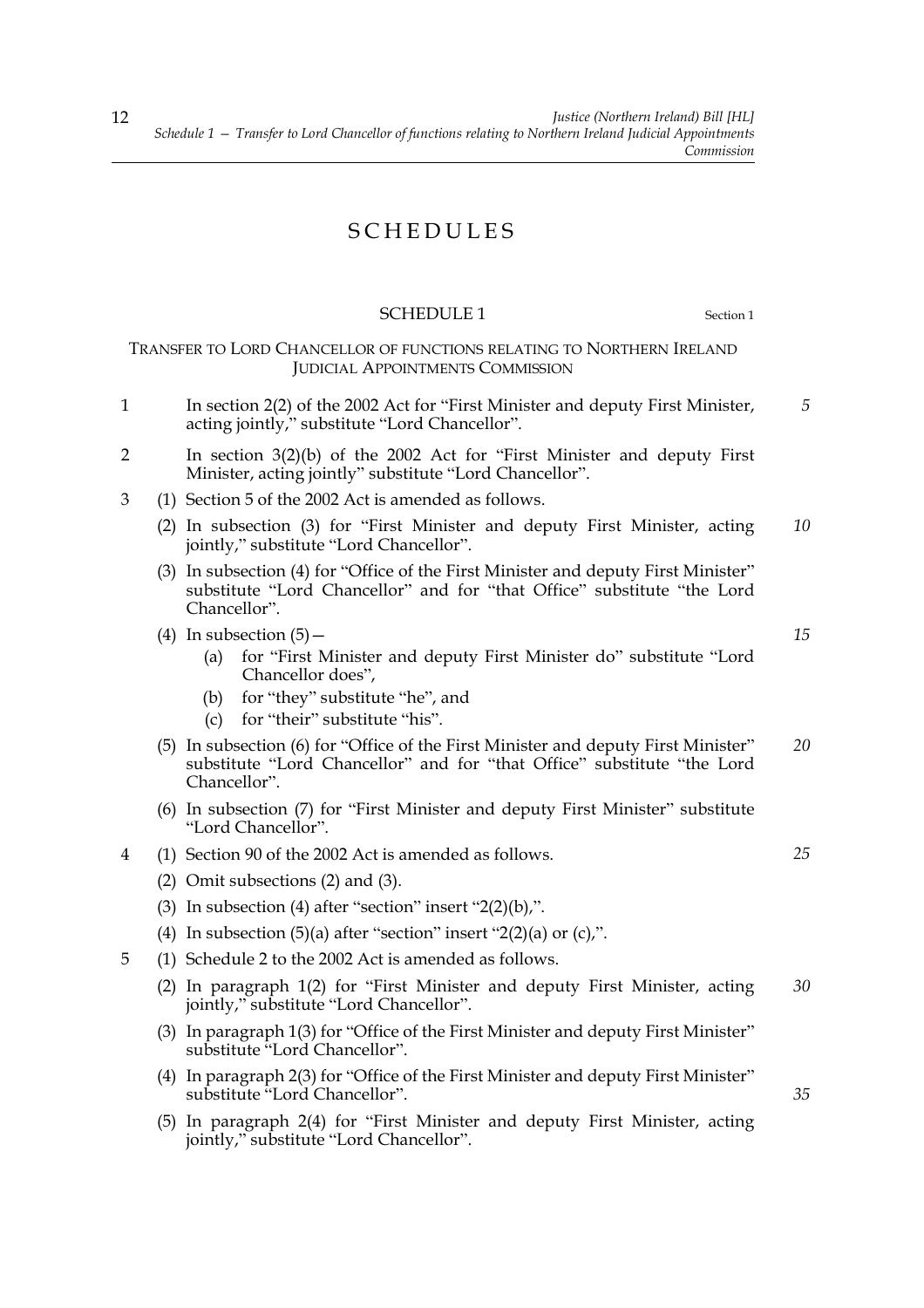- (6) In paragraph 3 for "First Minister and deputy First Minister, acting jointly," substitute "Lord Chancellor".
- (7) In paragraph 4(1) for "First Minister and deputy First Minister" substitute "Lord Chancellor".
- (8) For paragraph  $4(3)$  substitute  $-$ 
	- "(3) Employment as a member of staff of the Commission is among the kinds of employment to which a superannuation scheme under section 1 of the Superannuation Act 1972 can apply: and, accordingly, in Schedule 1 to that Act (employments, etc, to which section 1 can apply), at the appropriate place in the list of "Royal Commissions and other Commissions" insert—

"Northern Ireland Judicial Appointments Commission"."

- (9) In paragraph 5(5) for "Office of the First Minister and deputy First Minister" substitute "Lord Chancellor".
- (10) In paragraph 5(6) for "First Minister and deputy First Minister, acting jointly, must lay before the Assembly" substitute "Lord Chancellor must lay before each House of Parliament" and for "their Office" substitute "him". *15*
- (11) In paragraph 5(7) for "the Assembly" substitute "each House of Parliament".
- (12) In paragraph 6 for "First Minister and deputy First Minister, acting jointly," substitute "Lord Chancellor".
- (13) In paragraph 7(2) for "First Minister and deputy First Minister, acting jointly, direct" substitute "Lord Chancellor directs".
- (14) For paragraph  $7(3)$  and (4) substitute  $-$ 
	- "(3) The Commission must send copies of the statement of accounts relating to a financial year to—
		- (a) the Lord Chancellor, and
		- (b) the Comptroller and Auditor General,
		- within such period after the end of the financial year as the Lord Chancellor directs.

# (4) The Comptroller and Auditor General must—

- (a) examine, certify and report on the statement of accounts, and
- (b) lay a copy of the statement of accounts and of his report on it before each House of Parliament."

| <b>SCHEDULE 2</b> | Section 11 |
|-------------------|------------|
|-------------------|------------|

### BAIL UNDER TERRORISM ACT 2000

*Offence of absconding by person admitted to bail*

- 1 (1) If a person who has been admitted to bail fails without reasonable cause to surrender to custody, he shall be guilty of an offence.
	- (2) If a person who—
		- (a) has been admitted to bail, and
		- (b) has, with reasonable cause, failed to surrender to custody,

*35*

13

*5*

*10*

*20*

*25*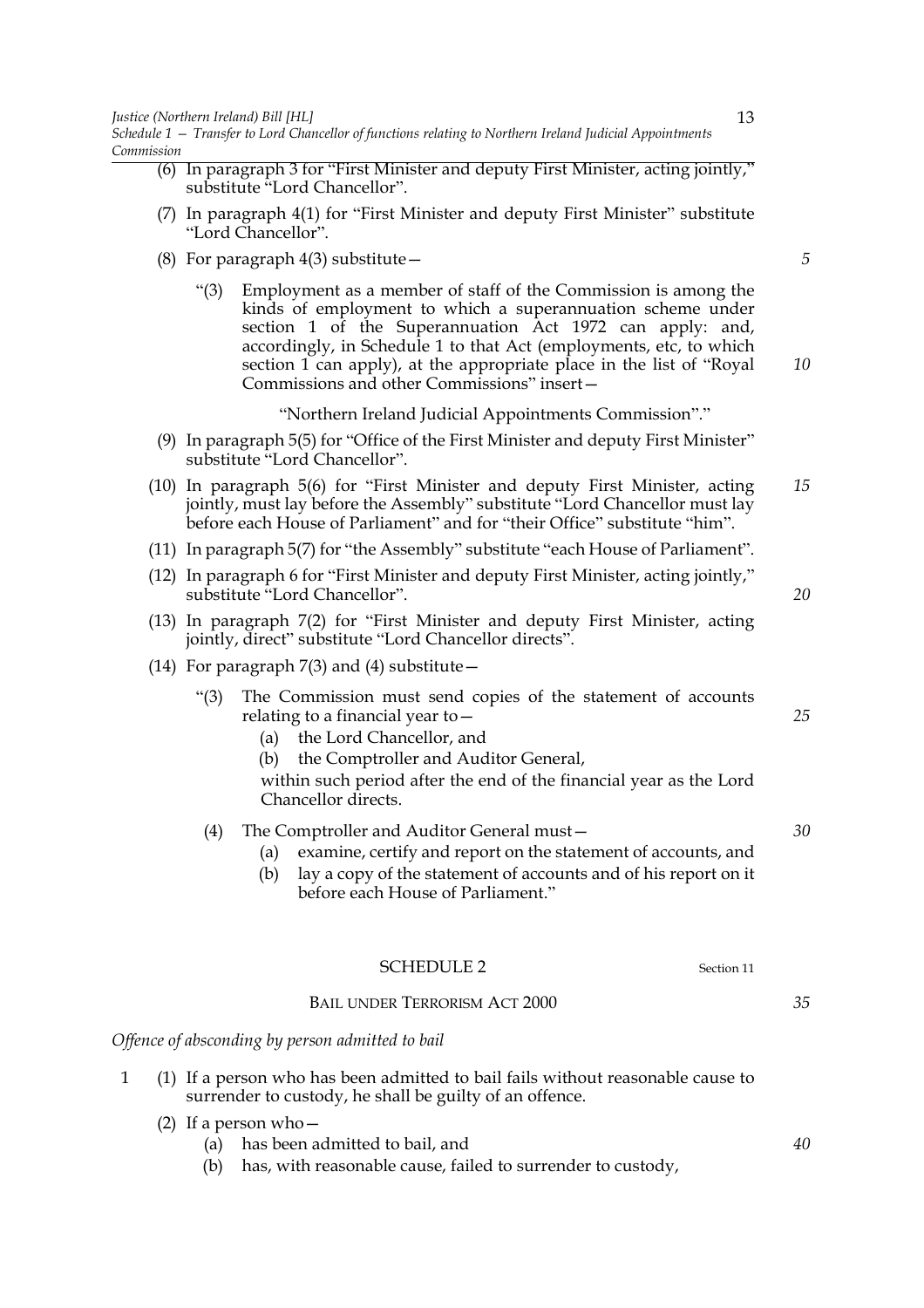fails to surrender to custody at the appointed place as soon after the appointed time as is reasonably practicable, he shall be guilty of an offence.

- (3) A person guilty of an offence under sub-paragraph (1) or (2) shall be liable  $-$ 
	- (a) on summary conviction, to imprisonment for a term not exceeding 12 months or to a fine not exceeding the statutory maximum or to both;
	- (b) on conviction on indictment, to imprisonment for a term not exceeding 3 years or to a fine or to both.
- (4) In Article 29(1) of the Magistrates' Courts (Northern Ireland) Order 1981 (S.I. 1981/1675 (N.I. 26)) (right to claim trial by jury for summary offence if maximum term of imprisonment exceeds six months, subject to specified exceptions) after sub-paragraph (h) (added by section  $12(5)$ ) add  $-$ *10*
	- (i) "(i)paragraph 1(1) or (2) of Schedule 2 to the Justice (Northern Ireland) Act 2004 (absconding by person admitted to bail in respect of a scheduled offence)."
- (5) In Part 1 of Schedule 9 to the Terrorism Act 2000 (c. 11) (scheduled offences) after paragraph 22 insert— *15*

*"Justice (Northern Ireland) Act 2004*

22A Offences under paragraph 1(1) or (2) of Schedule 2 to the Justice (Northern Ireland) Act 2004 (absconding by persons admitted to bail in respect of a scheduled offence), subject to note 1 below."

*Arrest for absconding or breaking conditions of bail*

- 2 (1) This paragraph applies to a person who—
	- (a) has been admitted to bail; and
	- (b) is under a duty to surrender into the custody of a court.
	- (2) If a person to whom this paragraph applies fails to surrender to custody at the time appointed for him to do so, the court may issue a warrant for his arrest. *25*
	- (3) If a person to whom this paragraph applies—
		- (a) surrenders into the custody of a court; but
		- (b) absents himself (otherwise than in accordance with permission given by or on behalf of the court) from the court at any time before the court is ready to begin or to resume the hearing of the proceedings, *30*

that court may issue a warrant for his arrest.

- (4) A constable may arrest without warrant any person to whom this paragraph applies—
	- (a) if the constable has reasonable grounds for believing that that person is not likely to surrender to custody;
	- (b) if the constable has reasonable grounds for believing that that person is likely to break any of the conditions of his bail or has reasonable grounds for suspecting that that person has broken any of those conditions; or
	- (c) in a case where that person was admitted to bail with one or more surety or sureties, if a surety notifies a constable in writing that that person is unlikely to surrender to custody and that for that reason the surety wishes to be relieved of his obligations as a surety.

*35*

*20*

*5*

*45*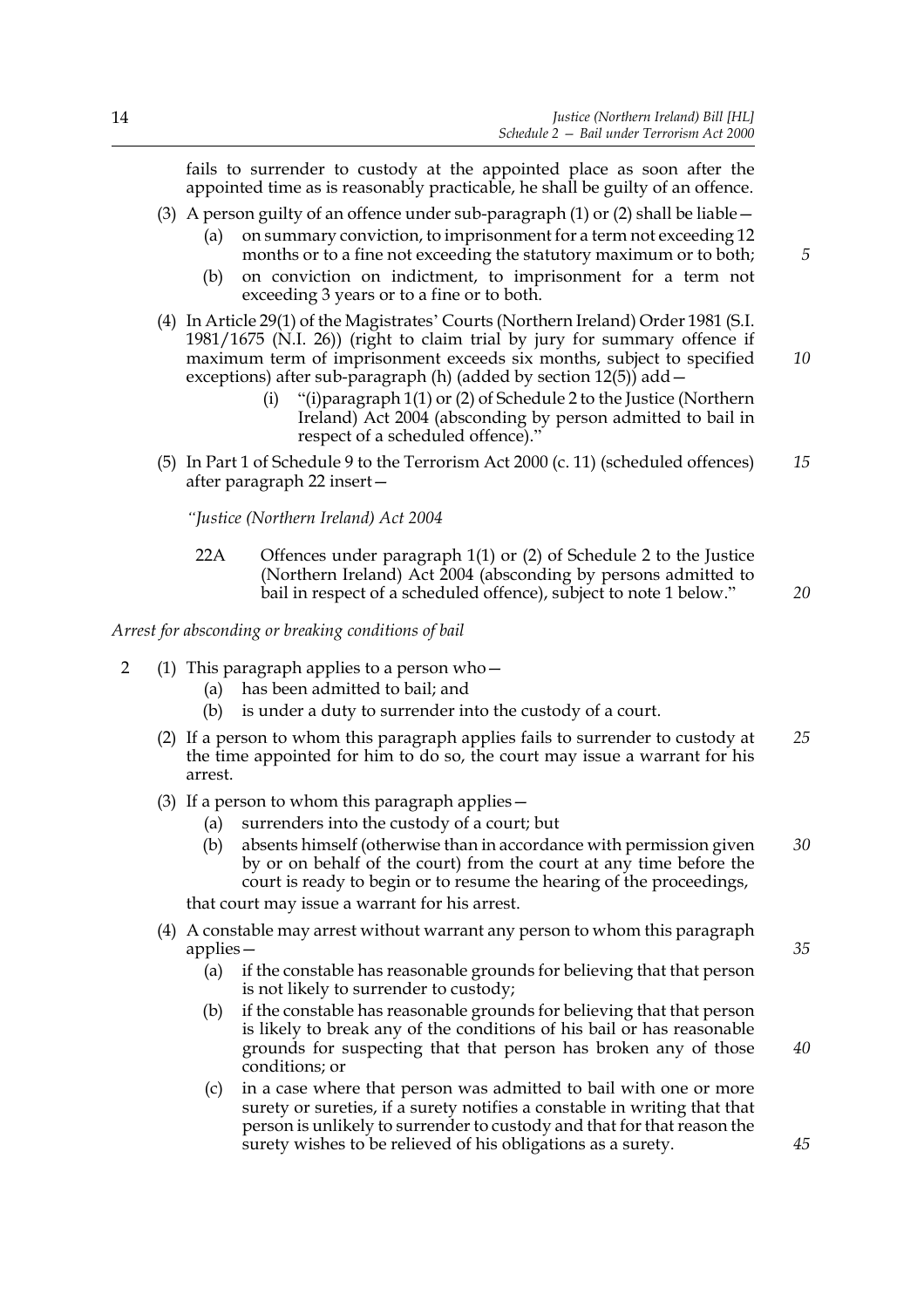- (5) If, on an application made by a constable, a justice of the peace is satisfied that—
	- (a) there are reasonable grounds for believing that a person who is liable to arrest under sub-paragraph (4) is to be found on premises specified in the application; and
	- (b) any of the conditions specified in sub-paragraph (6) is satisfied, he may issue a warrant authorising a constable to enter those premises (if need be by force) and search them for the purpose of arresting that person.
- (6) The conditions mentioned in sub-paragraph  $(5)$  are  $-$ 
	- (a) that it is not practicable to communicate with any person entitled to grant entry to the premises;
	- (b) that entry to the premises will not be granted unless a warrant is produced;
	- (c) that the purpose of a search of the premises may be frustrated or seriously prejudiced unless a constable arriving at the premises can secure immediate entry to them. *15*

*Procedure where person arrested without warrant*

- 3 (1) A person who is arrested under paragraph 2(4) shall be brought before a judge of the High Court or the Court of Appeal as soon as practicable after the arrest and in any event not later than— *20*
	- (a) the next day following the day on which he is arrested, or
	- (b) if that day is a Sunday, Good Friday or Christmas Day, the next following day which is not one of those days.
	- (2) Sub-paragraph (1) does not require a person to be brought before a judge at any time when that person is in hospital and is not well enough. *25*
	- (3) Where a person is brought before a judge under sub-paragraph (1), the judge—
		- (a) if of the opinion that he  $-$ 
			- (i) is not likely to surrender to custody, or
			- (ii) has broken or is likely to break any condition of his bail, may remand him in custody or commit him to custody (as the case may require) or, alternatively, may admit him to bail under and in accordance with section 67 of the Terrorism Act 2000 (c. 11) (subject to the same or to different conditions); and
		- (b) if not of that opinion, shall admit him to bail subject to the same conditions (if any) as were originally imposed.
	- (4) A person admitted to bail under sub-paragraph (3)(b) shall be treated for all purposes as having been admitted to bail under section 67 of the Terrorism Act 2000.

#### *Procedure where offences certified as suitable for summary trial*

- 4 (1) This paragraph applies where—
	- (a) a person is admitted to bail; and
	- (b) a certificate is issued under subsection (1)(b) of section 67 of the Terrorism Act 2000 (offences suitable for summary trial) in relation to the scheduled offence or (if he is charged with more than one such offence) all of the scheduled offences with which he is charged.

*5*

*10*

*35*

*30*

*40*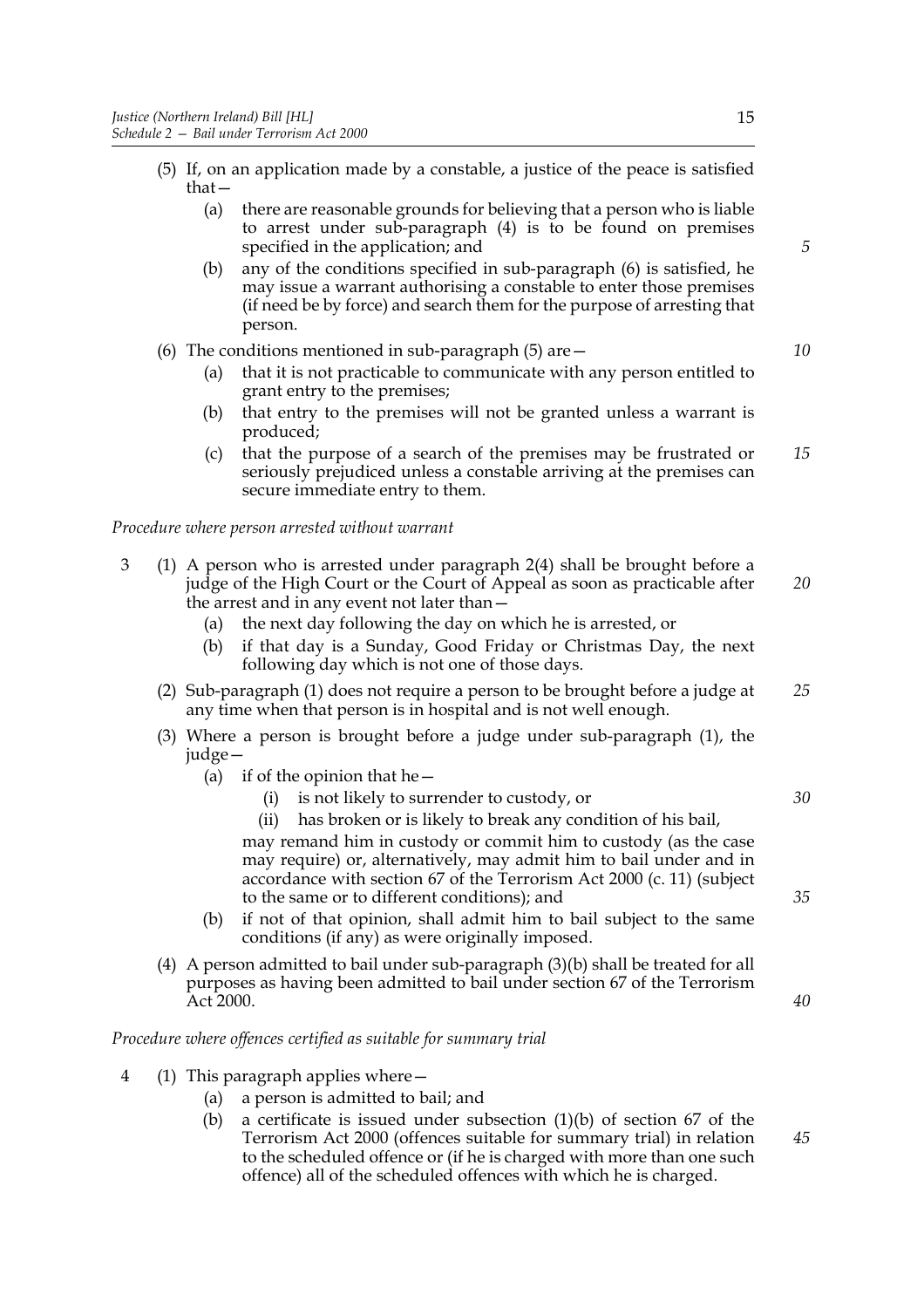- (2) As regards any time after the issue of the certificate, that person shall be treated for all purposes as if—
	- (a) he had been admitted to bail (within the meaning of Part II of the Criminal Justice (Northern Ireland) Order 2003 (S.I. 2003/1247 (N.I. 13)) by a magistrates' court, subject to the same conditions (if any) as those imposed under section 67 of the Terrorism Act 2000 (c. 11);
	- (b) any warrant for his arrest issued under paragraph 2(2) or (3) had been a warrant issued under Article 6(1) or (2) of the Criminal Justice (Northern Ireland) Order 2003; and
	- (c) (in a case where he has been arrested under paragraph 2(4)) he had been arrested under Article 6(3) of the Criminal Justice (Northern Ireland) Order 2003. *10*

*Application of this Schedule*

- 5 This Schedule applies in relation to a person admitted to bail before, as well as after, it comes into force; but—
	- (a) paragraphs 1 to 3 apply only in relation to an act or failure of that person which occurs after this Schedule comes into force; and
	- (b) paragraph 4 applies only where the certificate mentioned in subparagraph (1)(b) of that paragraph is issued after this Schedule comes into force.

#### SCHEDULE 3 Section 16

#### COURT SECURITY

*Duty of Court Service to ensure court security*

- 1 (1) The Court Service must take all reasonable steps to ensure the security of every relevant building and the safety of everyone who is there.
	- (2) To comply with that duty the Court Service must secure that there are provided at every relevant building an appropriate number of court security officers.
	- (3) For the purposes of this Schedule the following are court security officers—
		- (a) members of staff of the Court Service designated by the Lord Chancellor as court security officers, and
		- (b) persons employed as court security officers in pursuance of arrangements made with their employers by the Court Service under section 69 of the Judicature (Northern Ireland) Act 1978 (c. 23).
	- (4) The Lord Chancellor may by regulations make provision as to—
		- (a) training courses to be completed by court security officers,
		- (b) conditions to be met before a person may be designated or employed as a court security officer.
	- (5) For the purposes of this Schedule a court security officer who is not readily identifiable as such (whether by means of his uniform or badge or otherwise) is not to be regarded as acting in the execution of his duty.
	- (6) Subject to sub-paragraphs (7) and (8), in this Schedule "relevant building" means any building where—

*15*

*20*

*5*

*25*

*35*

*40*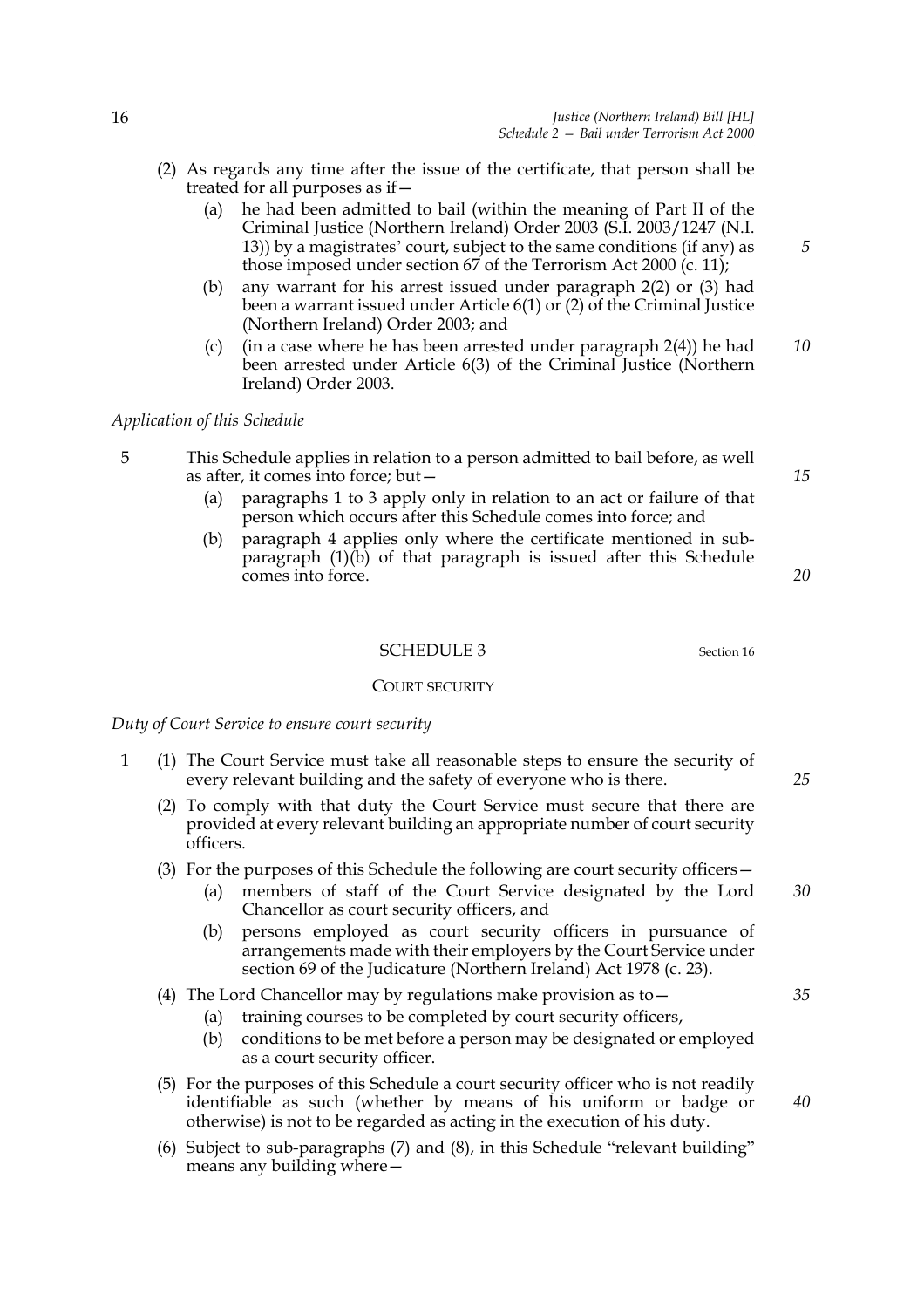- (b) a Commissioner within the meaning of the Social Security Administration (Northern Ireland) Act 1992 (c. 8) sits,
- (c) a Child Support Commissioner within the meaning of the Child Support (Northern Ireland) Order 1991 (S.I. 1991/2628 (N.I. 23)) sits,
- (d) the Master (Taxing Office) exercises any functions conferred by or under an enactment, or
- (e) the Master (Enforcement of Judgements) exercises any functions so conferred.
- (7) Where only part of a building is used for the sittings of an office-holder mentioned in sub-paragraph  $(6)(b)$  or  $(c)$ , references to a relevant building are to so much of that building as is used for the purposes of, or in connection with, such sittings.
- (8) Where only part of a building is used for the exercise by an office-holder mentioned in sub-paragraph  $(6)(d)$  or (e) of the functions there mentioned, references to a relevant building are to so much of that building as is used for the purposes of, or in connection with, the exercise of those functions. *15*

# *Powers of search*

|  |  |  |  | (1) A court security officer acting in the execution of his duty may search $-$ |  |  | 20 |
|--|--|--|--|---------------------------------------------------------------------------------|--|--|----|
|--|--|--|--|---------------------------------------------------------------------------------|--|--|----|

- (a) any person who is in, or seeking to enter, a relevant building, and
- (b) any article in the possession of such a person.
- (2) Sub-paragraph (1) does not authorise the officer to require a person to remove any of his clothing other than an outer coat, jacket, headgear, gloves or footwear.

*Power to exclude, remove or restrain persons*

- 3 (1) A court security officer acting in the execution of his duty may exclude or remove from a relevant building any person who refuses—
	- (a) to permit a search under paragraph 2(1), or
	- (b) to surrender any article in his possession when asked to do so under paragraph 4(1). *30*
	- (2) A court security officer acting in the execution of his duty may—
		- (a) restrain any person who is in a relevant building, or
		- (b) exclude or remove any person from a relevant building,

if it is reasonably necessary to do so for one of the purposes given in subparagraph (3). *35*

- (3) The purposes are—
	- (a) enabling the business of any court or office-holder mentioned in paragraph 1(6) to be carried on without interference or delay,
	- (b) maintaining order,
	- (c) securing the safety of any person in the building.
- (4) The powers conferred by sub-paragraphs (1) and (2) include power to use reasonable force, where necessary.
- (5) In the execution of his duty in any relevant building, a court security officer must act in accordance with any general or specific instructions which have been given to him (whether orally or in writing) by a person in authority. *45*

*5*

*10*

*25*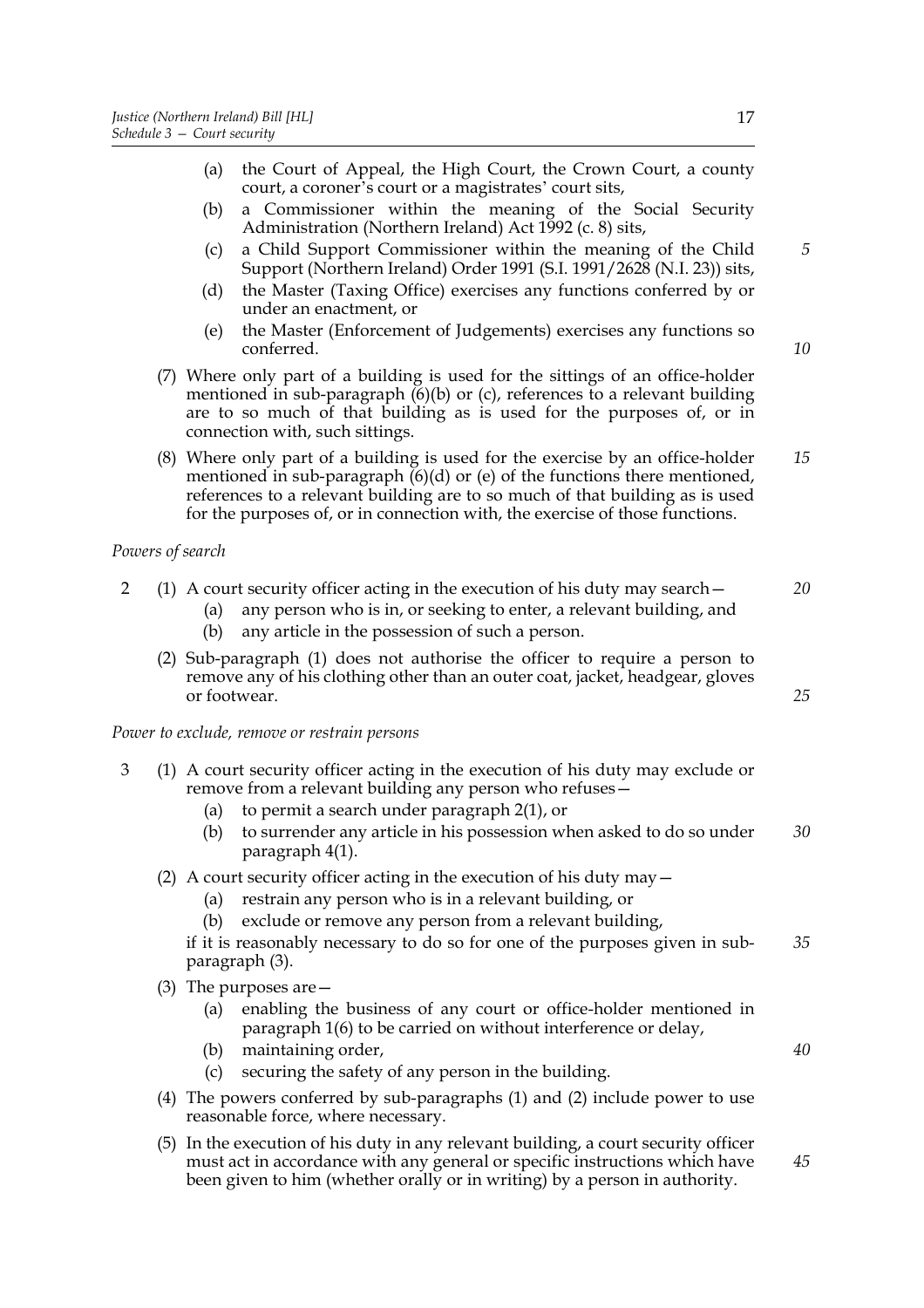- (6) "Person in authority" means—
	- (a) a judge, coroner or magistrate who is exercising any functions in the building,
	- (b) an office-holder mentioned in paragraph  $1(6)(b)$ , (c), (d) or (e) who is exercising any functions in the building, or
	- (c) any officer or other member of staff of the Court Service authorised by the Lord Chancellor to give the court security officer instructions.
- (7) Every court security officer is to be regarded as an officer of the court for the purposes of—
	- (a) Article 55 of the County Courts (Northern Ireland) Order 1980 (S.I. 1980/397 (N.I. 3)), *10*
	- (b) section 34 of the Coroners Act (Northern Ireland) 1959 (c. 15 (N.I.)), and
	- (c) Article 160 of the Magistrates' Courts (Northern Ireland) Order 1981  $(S.I. 1981/1675 (N.I. 26)),$

(which provide for the detention by court officers, and punishment, of persons misbehaving in court).

#### *Surrender and seizure of articles*

- 4 (1) If a court security officer acting in the execution of his duty reasonably believes that an article in the possession of a person who is in, or seeking to enter, a relevant building ought to be surrendered on any of the grounds given in sub-paragraph  $(\overline{3})$ , he may ask the person to surrender the article. *20*
	- (2) If the person refuses to surrender the article, the officer may seize it.
	- (3) The grounds are that the article—
		- (a) may jeopardise the maintenance of order in the building,
		- (b) may put the safety of any person in the building at risk, or
		- (c) may be evidence of, or in relation to, an offence.

*Power to retain articles surrendered or seized*

5 (1) Subject to sub-paragraph (2), a court security officer may retain an article which was— (a) surrendered in response to a request under paragraph 4(1), or (b) seized under paragraph 4(2), *30*

until the time when the person who surrendered it, or from whom it was seized, is leaving the relevant building.

- (2) If a court security officer reasonably believes that the article may be evidence of, or in relation to, an offence, he may retain it until— *35*
	- the time when the person who surrendered it, or from whom it was seized, is leaving the relevant building, or
	- (b) the end of the permitted period,

whichever is later.

(3) "The permitted period" means such period, not exceeding 24 hours from the time the article was surrendered or seized, as will enable the court security officer to draw the article to the attention of a constable.

*25*

*40*

*5*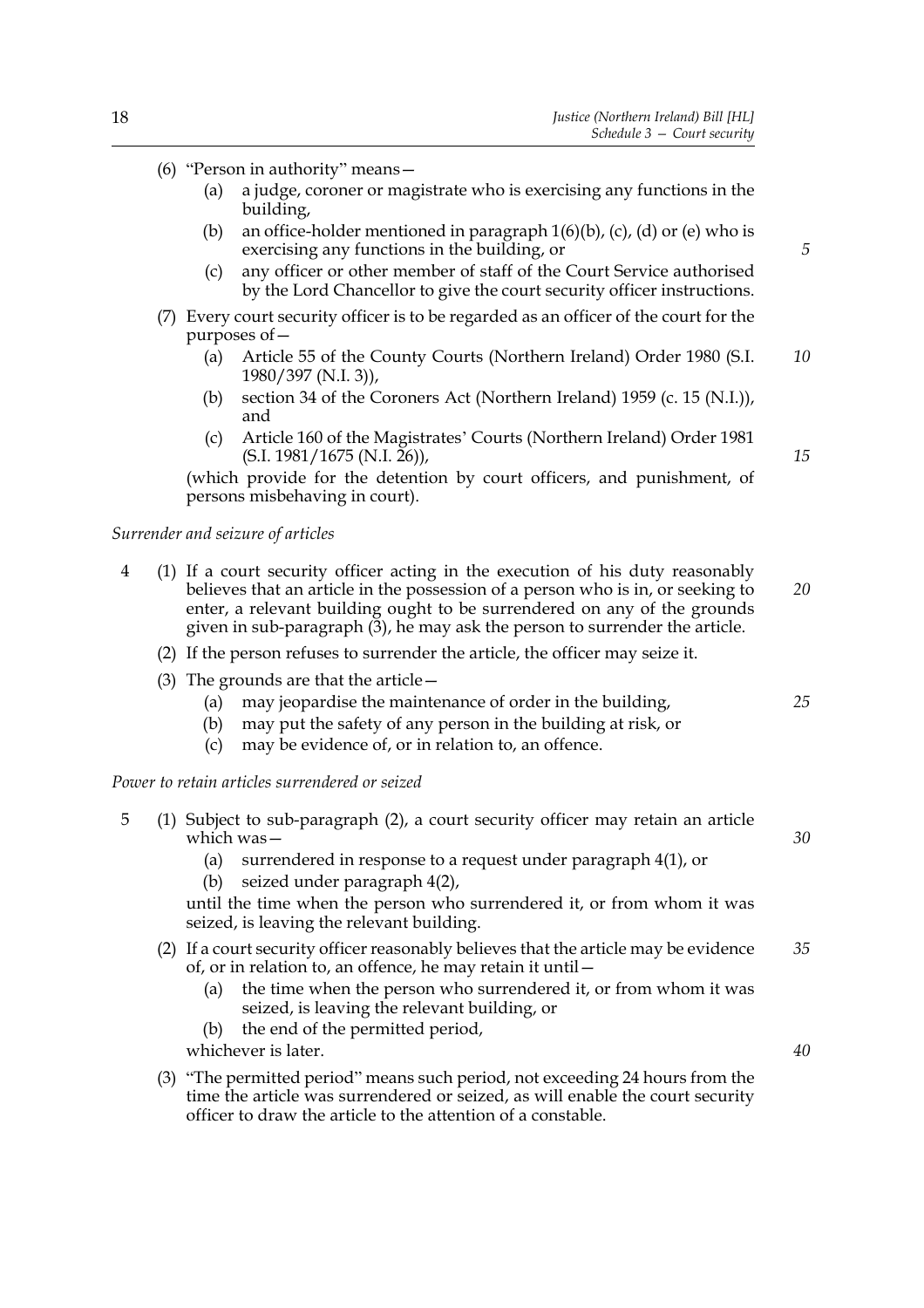*Regulations about retention of articles*

| 6 |                           | (1) The Lord Chancellor may by regulations make provision as to $-$                                                                                      |    |
|---|---------------------------|----------------------------------------------------------------------------------------------------------------------------------------------------------|----|
|   | (a)                       | the provision to persons-                                                                                                                                |    |
|   |                           | by whom articles have been surrendered in response to a<br>(i)<br>request under paragraph 4(1), or                                                       | 5  |
|   |                           | from whom articles have been seized under paragraph 4(2),<br>(ii)<br>of written information about the powers of retention of court<br>security officers, |    |
|   | (b)                       | the keeping of records about articles which have been so surrendered<br>or seized,                                                                       | 10 |
|   | (c)<br>(d)                | the period for which unclaimed articles have to be kept, and<br>the disposal of unclaimed articles at the end of that period.                            |    |
|   |                           | (2) "Unclaimed article" means an article -                                                                                                               |    |
|   | (a)                       | which has been retained under paragraph 5,                                                                                                               |    |
|   | (b)                       | which a person is entitled to have returned to him,                                                                                                      | 15 |
|   | (c)                       | which has not been returned, and                                                                                                                         |    |
|   | (d)                       | whose return has not been requested by a person entitled to it.                                                                                          |    |
|   |                           | Assaulting and obstructing court security officers                                                                                                       |    |
| 7 |                           | (1) A person who assaults a court security officer acting in the execution of his<br>duty commits an offence.                                            | 20 |
|   | conviction to -           | (2) A person guilty of an offence under sub-paragraph (1) is liable on summary                                                                           |    |
|   | (a)<br>(b)<br>or to both. | a fine not exceeding level 5 on the standard scale, or<br>imprisonment for a term not exceeding six months,                                              | 25 |
|   |                           | (3) A person who resists or intentionally obstructs a court security officer acting<br>in the execution of his duty commits an offence.                  |    |
|   |                           | (4) A person guilty of an offence under sub-paragraph (3) is liable on summary<br>conviction to a fine not exceeding level 3 on the standard scale.      |    |
|   |                           |                                                                                                                                                          |    |

# SCHEDULE 4 Section 18

# REPEALS

| <b>Short Title</b>                                               | Extent of repeal                                                                                                                                        |    |
|------------------------------------------------------------------|---------------------------------------------------------------------------------------------------------------------------------------------------------|----|
| 1953 (c. 18 (N.I.))                                              | Prisons Act (Northern Ireland)   In section 26, paragraph (d) and the word "or"<br>immediately after it.                                                |    |
| Malone and Whiteabbey The whole Act.                             |                                                                                                                                                         | 35 |
| Training Schools Act<br>(Northern Ireland) 1956 (c. 4)<br>(N.I.) |                                                                                                                                                         |    |
| 1998 (c. 32)                                                     | Police (Northern Ireland) Act   In section 55 (1), the words ", the Director"<br>(wherever they occur).<br>In section 55(7) the words ", the Director". | 40 |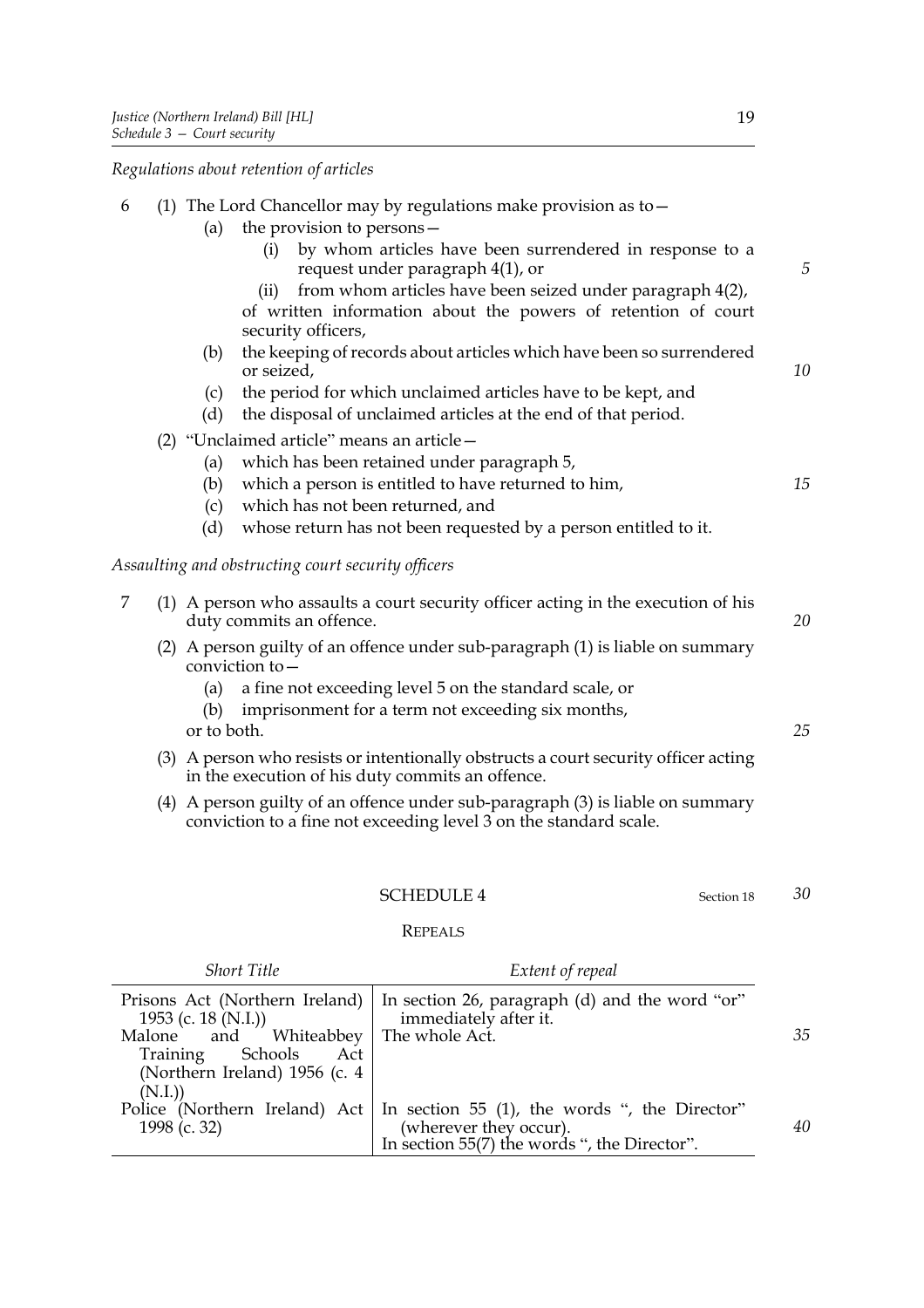*Justice (Northern Ireland) Bill [HL] Schedule 4 — Repeals*

|                                                         | $S$ Cheulte $4 - R$ epellis                      |
|---------------------------------------------------------|--------------------------------------------------|
| <b>Short Title</b>                                      | Extent of repeal                                 |
| Criminal Justice (Children)<br>(Northern Ireland) Order | Article 56.<br>Article 57(2).                    |
| 1998 (S.I. 1998/1504 (N.I. 9))                          |                                                  |
| Justice (Northern Ireland) Act                          | Section $34(4)$ .                                |
| $2002$ (c. 26)                                          | In section $46(1)(h)$ the words "(other than the |
|                                                         | Juvenile Justice Board)".                        |
|                                                         | Sections 79 to 81.                               |
|                                                         | Section $90(2)$ and $(3)$ .                      |
|                                                         | In Schedule 12, paragraph 75.                    |
| Commissioner for Children and                           | In Schedule 1, in paragraph 13 the words "the    |
| Young People (Northern                                  | Juvenile Justice Board and" and the word         |
| Ireland) Order 2003 (S.I.                               | "other".                                         |
| $2003/439$ (N.I. 11))                                   |                                                  |
| Criminal Justice (Northern                              | In Schedule 1, paragraph 3.                      |
| Ireland) Order 2003 (S.I.                               |                                                  |
| $2003/1247$ (N.I. 13))                                  |                                                  |
|                                                         |                                                  |